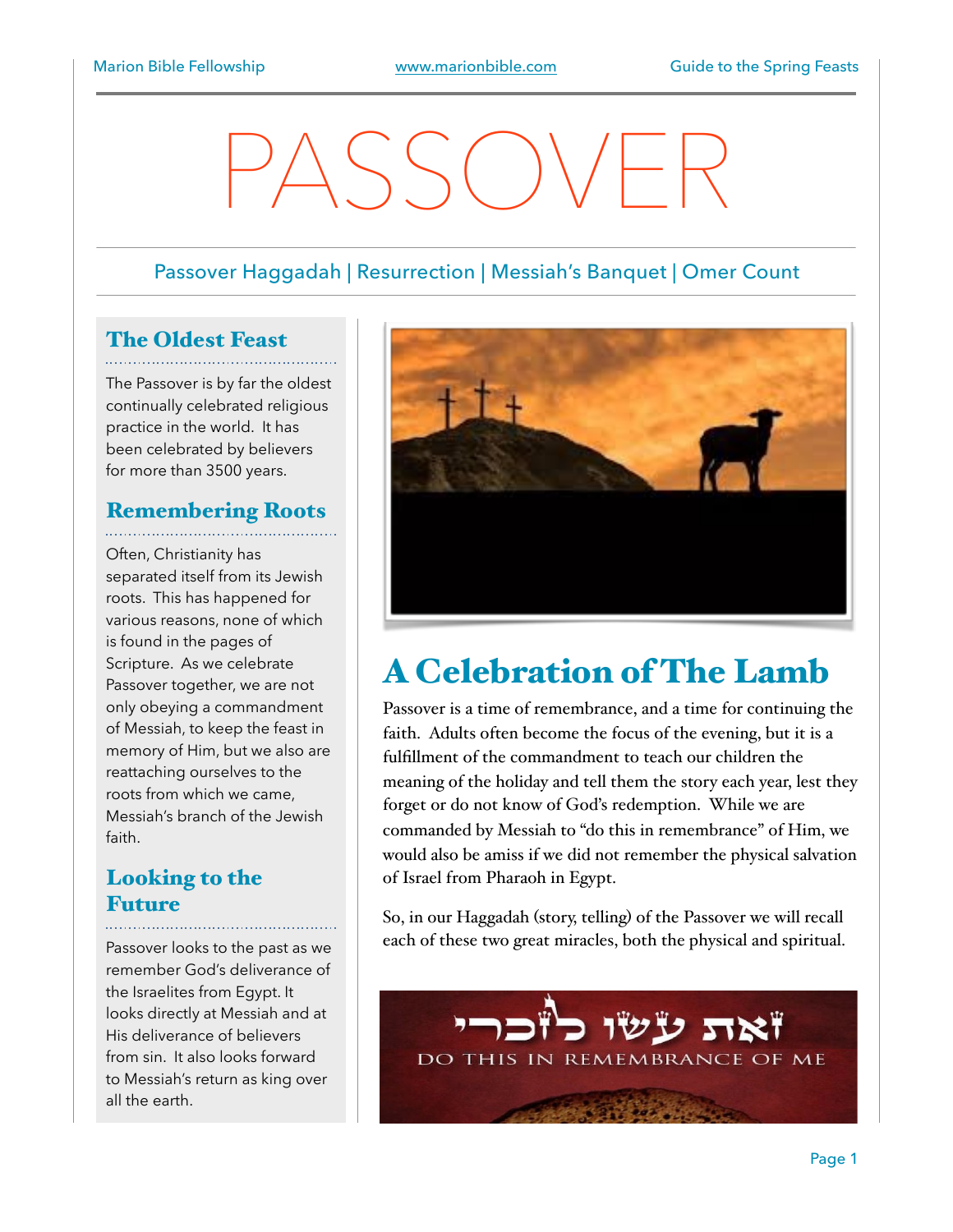

#### **Passover Seder (order)**

| Educational Introduction     |        |
|------------------------------|--------|
| Blessing                     | Page 2 |
| Light Candles                | Page 2 |
| The Cup of Sanctification    | Page 3 |
| Washing (feet or hands)      | Page 4 |
| Parsley dipped in Salt Water | Page 4 |
| <b>Breaking the Matzah</b>   | Page 5 |
| The Cup of Judgment          | Page 6 |

The Haggadah (telling)

| The Four Questions | Page 7 |
|--------------------|--------|

- 1. Why Unleavened Bread?
- 2. Why Bitter Herbs?
- 3. Why We Dip Bread Twice?
- 4. Why Do We Recline?
- The Story of the Exodus Page 8 The Reciting of the Plagues Page 11

#### The Meal

| Finding the Afikomen            | Page 18 |
|---------------------------------|---------|
| The Cup of Redemption           | Page 19 |
| The Cup of Acceptance           | Page 20 |
| Chant: "Next year in Jerusalem" |         |
| The Hymn                        | Page 22 |

# Passover Haggadah

#### *The Blessing over the Evening*

Parents: Direct Children to PAGE 2 OF THEIR HAGGADAH

### *The Lighting of the Candles*

The lady of the house performs this to recall that the seed of a woman would bring light into the world: The light that would triumph over the darkness.

 *Genesis 3:15 - "And I wil put enmity between you and the woman, and between your seed and her seed; He shal bruise you on the head, and you shal bruise him on the heel."*

 *John 1:6-13 – "There came a man sent fom God, whose name was John. He came as a witness, to testify about the Light, so that al might believe through him. He was not the Light, but he came to testify about the Light. There was the true Light which, coming into the world, enlightens every man. He was in the world, and the world was made through Him, and the world did not know Him. He came to His own, and those who were His own did not receive Him. But as many as received Him, to them He gave the right to become children of God, even to those who believe in His name, who were born, not of blood nor of the wil of the flesh nor of the wil of man, but of God."*

#### Lady's Blessing (while lighting):

Blessed are you O Lord, our God, King of the Universe, Who sanctifies us with Your Word and in whose Name we light these festival lights.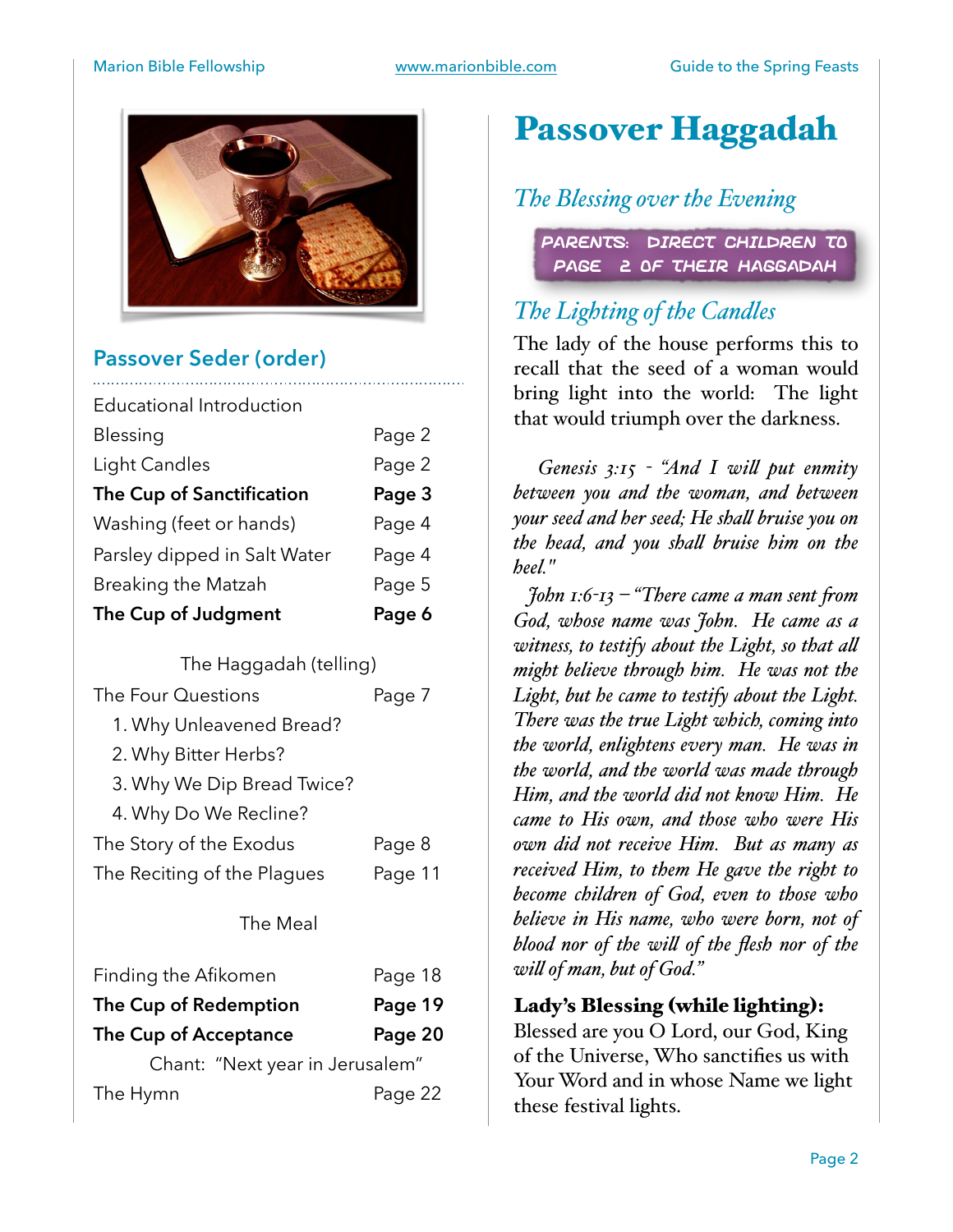#### *The Cup of Sanctification (1)*

Parents: Stay on page 2 in children's Haggadah

This cup represents the way God has chosen to separate His people in this world. We are called to live lives that are set on a hill, being salt and light to those around us. Each cup in the meal is based on the four "I wills" of Exodus 6:6-7.

#### *(The Cup of Sanctification is poured)*

The color of the wine is red, symbolizing blood and the life offered though an acceptable sacrifice.

*Exodus 6:6 – "Say, therefore, to the sons of Israel, I am the LORD, and I wil bring you out fom under the burdens of the Egyptians"*

Egypt, of course, represented slavery. In like fashion, sin is the disobedient nature that enslaves us all without salvation through our Messiah, Jesus Christ.

 *Matthew 1:21 – "She wil bear a Son; and you shal cal His name Jesus, for He wil save His people fom their sins."*

 *1Peter 2:9 – "But you are A CHOSEN RACE, A royal PRIESTHOOD, A HOLY NATION, A PEOPLE FOR God's OWN POSSESSION, so that you may proclaim the excelencies of Him who has caled you out of darkness into His marvelous light."*

All who have been chosen and called out by God in Messiah and are serving Him in faith and obedience may drink of this cup. Remember you are called to be set apart and holy, yet to be in the world to further His kingdom.

#### A blessing is said:

Baruch atta Adonai, eloheinu melech ha'olam borei pri ha'gafen.

(Blessed are You, O Lord our God, King of the Universe Who creates the fruit of the vine. Amen)

#### *(Al drink the Cup of Sanctification)*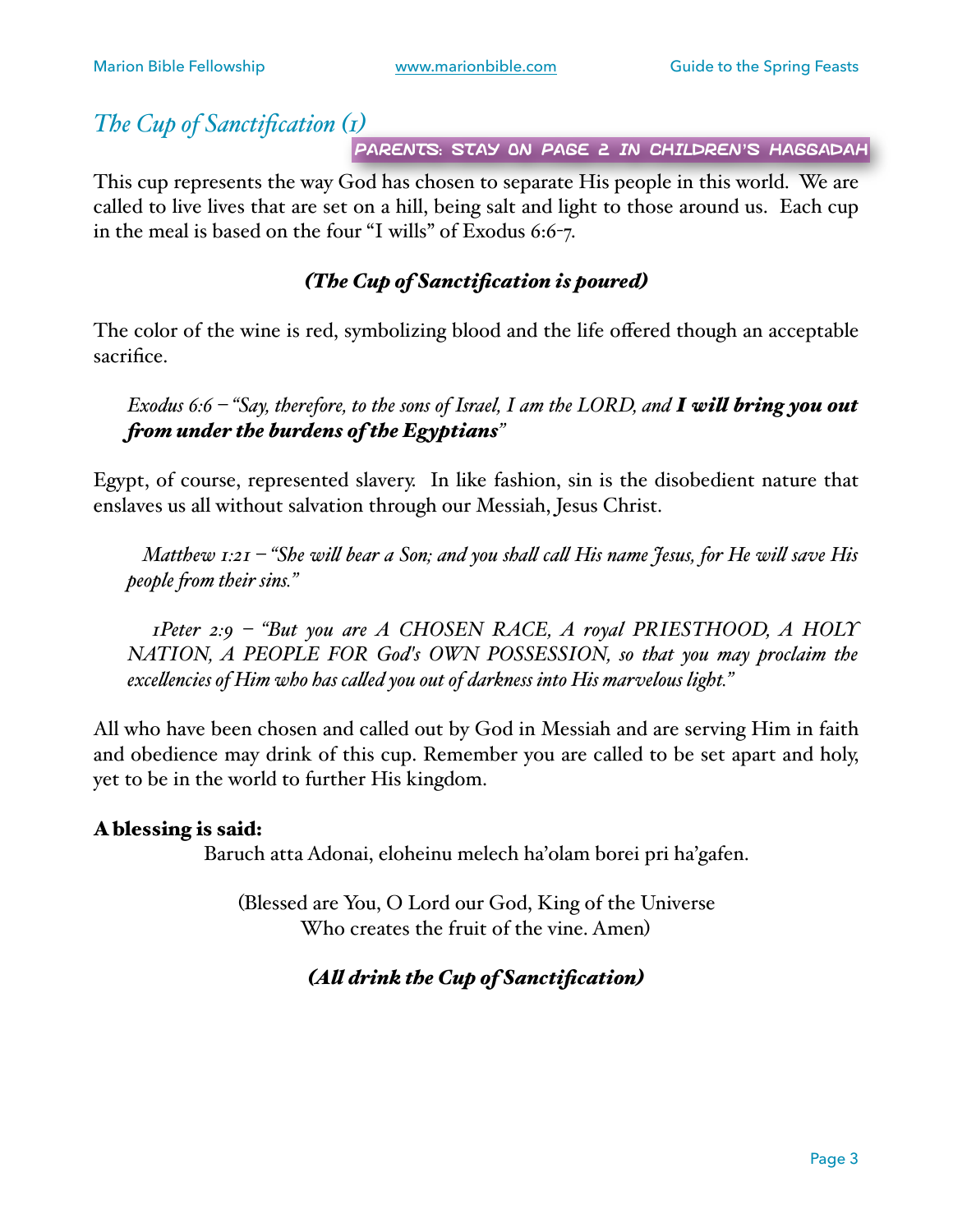#### *The Washing of Hands/Feet*

Parents: Go to page 3 in children's Haggadah

The priests would wash in the Temple ceremonially to signify their separation for God's service. According to Scripture, we are a holy priesthood, set apart for service. This goes along with the cup we just drank: to be set apart and clean. This is a symbol of this call. (Psalm 24:3-4)

Traditionally, the woman of the house would go about and wash the hands of guests. But during dinner, our Lord demonstrated that a leader should serve and care for those under him. Likewise, some of our leaders will wash the hands of the guests. Remember how we are washed in the blood of the Lamb and how we are to watch over one another in our walks during this symbolic washing.

#### *(The leaders wil wash guests hands while the folowing is read)*

 *John 13:3-5, 12-17 – "Jesus, knowing that the Father had given al things into His hands, and that He had come forth fom God and was going back to God, got up fom supper, and laid aside His garments; and taking a towel, He girded Himself. Then He poured water into the basin, and began to wash the disciples' feet and to wipe them with the towel with which He was girded."*

 *"So when He had washed their feet, and taken His garments and reclined at the table again, He said to them, "Do you know what I have done to you? You cal Me Teacher and Lord; and you are right, for so I am. If I then, the Lord and the Teacher, washed your feet, you also ought to wash one another's feet. For I gave you an example that you also should do as I did to you. Truly, truly, I say to you, a slave is not greater than his master, nor is one who is sent greater than the one who sent him. If you know these things, you are blessed if you do them."*

#### *The Parsley and Salt Water* Parents: Stay on page 3 in children's Haggadah

Any green vegetable is used to dip in salt water and eat.

- First, **the shape** of the traditionally used parsley is to remind us of the hyssop branch that was used to paint the blood on the doorposts to mark the houses of the obedient of Israel (Exodus 12:22). Likewise we may mark our own hearts, lives, homes and businesses as set apart for service to God.
- Second, the green color is to remind us that the new life as released from bondage, whether from slavery in Egypt or from slavery to sin, is preceded by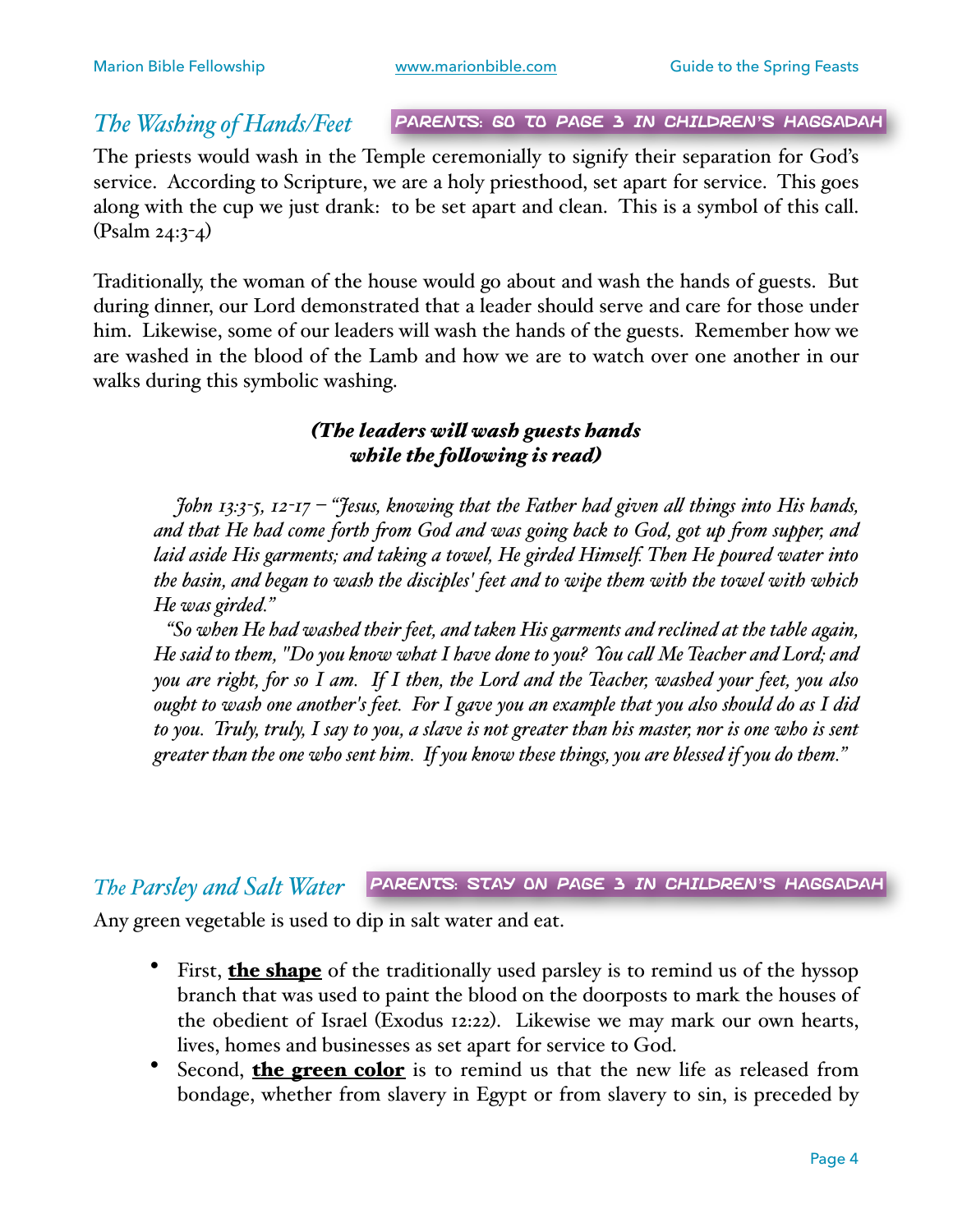times of tears and struggling without hope of redemption, except by the hand of God.

- Thirdly, this parsley is unpleasant to remind us that slavery to Egypt (the world) was unpleasant as was true of our own life before salvation (Exodus 2:23). The saltiness of the water resembles our tears related to the life of slavery in Egypt and the sins we once committed.
- Fourthly, this is the "sop" that was used at the last supper to identify to one who was to betray the Lord. Matthew 26:23 writes, "he who dipped his hand with Me in the bowl is the one who will betray Me." The bitterness of the parsley would indicate the bitterness that is tasted by one who would betray the Lord.
- Finally, recall how Christ was offered sour vinegar on a branch of hyssop as he hung on the cross when he became thirsty. While the blood of the lamb on hyssop can mark and save us, our offering back to him on hyssop in His hour of need was sour and unable to help. God can do everything needed to save us. We can do nothing to help God except to follow Him.

 *Exodus 12:22 – "You shal take a bunch of hyssop and dip it in the blood which is in the basin, and apply some of the blood that is in the basin to the lintel and the two doorposts; and none of you shal go outside the door of his house until morning."*

 *John 19:28-30 – "Afer this, Jesus, knowing that al things had already been accomplished, to fulfil the Scripture, said, "I am thirsty. A jar ful of sour wine was standing there; so they put a sponge ful of the sour wine upon a branch of hyssop and brought it up to His mouth. Therefore when Jesus had received the sour wine, He said, "It is finished!" And He bowed His head and gave up His spirit."*

#### *(al dip and eat the parsley)*

#### *The Breaking of the Matzah* Parents: Go to page 4 in children's Haggadah

There is a custom of breaking, wrapping and hiding away the "middle matzah" during the Passover meal. It has become a favorite part of the Passover for kids in that a small sum of money is given in return for finding the afikomen later. The meal cannot continue until it is found and it is the part or the bread of this table that is shared at the Lord's Supper. More about this later in the meal.

#### *(Children leave and the afikomen - hidden piece - is broken and hidden for later. While the hiding is taking place, the folowing scriptures are read.)*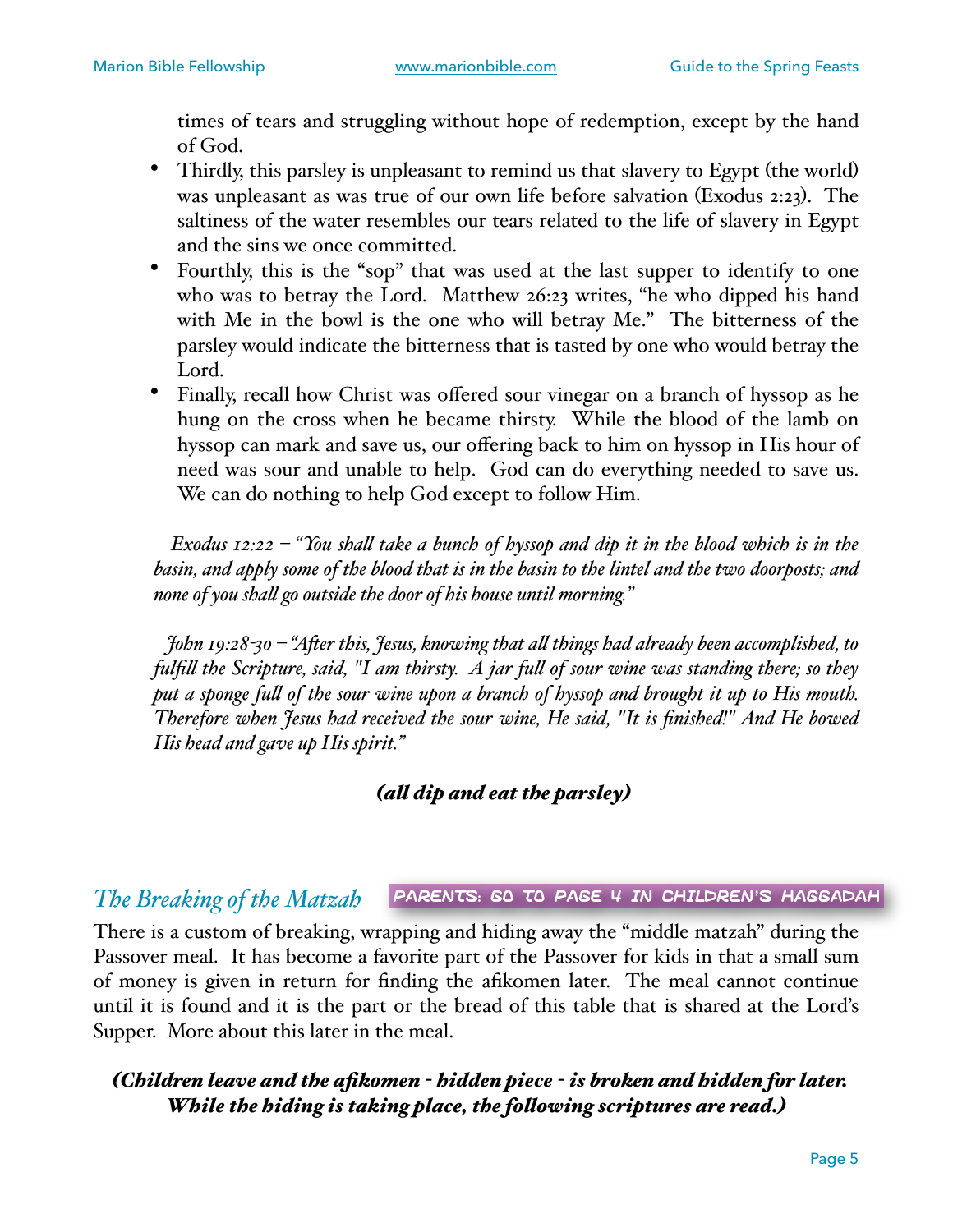*Matthew 13:44-46 – "The kingdom of heaven is like a treasure hidden in the field, which a man found and hid again; and fom joy over it he goes and sels al that he has and buys that field."*

*"Again, the kingdom of heaven is like a merchant seeking fine pearls, and upon finding one pearl of great value, he went and sold al that he had and bought it."*

#### *The Cup of Judgment (2) (The Cup of Judgment is poured)* Parents: Stay on page 4 in children's Haggadah

This cup represents both the judgment upon the sin and disobedience of the Egyptians and also the judgment poured out on the Lord Jesus for our sin and disobedience.

*Exodus 6:6 – "Say, therefore, to the sons of Israel, 'I am the LORD, and I wil bring you out fom under the burdens of the Egyptians, and I wil deliver you fom their bondage."*

This cup is used just before the Exodus story is read and the judgments on Egypt are pronounced. To prompt the telling of the Exodus story, children traditionally ask a series of questions.

The whole night is one of resting and reclining for all, an ancient custom that will be discussed in the answering one of the questions. Yet, at any banquet, there is also a seat of honor next to the host. John appears to be in the position of honor reclining next to the Master and perhaps has the privilege of asking the prompting questions that year. Being in that position, Peter prompts him to ask Jesus an important question.

 *John 3:23 – "When Jesus had said this, He became troubled in spirit, and testified and said, "Truly, truly, I say to you, that one of you wil betray Me." The disciples began looking at one another, and were at a loss to know of whom He was speaking. There was reclining on Jesus, one of His disciples, whom Jesus loved. So Simon Peter gestured to that one, and said to him, "Tel us who it is of whom He is speaking." He, leaning back thus on Jesus, said to Him, "Lord, who is it?"*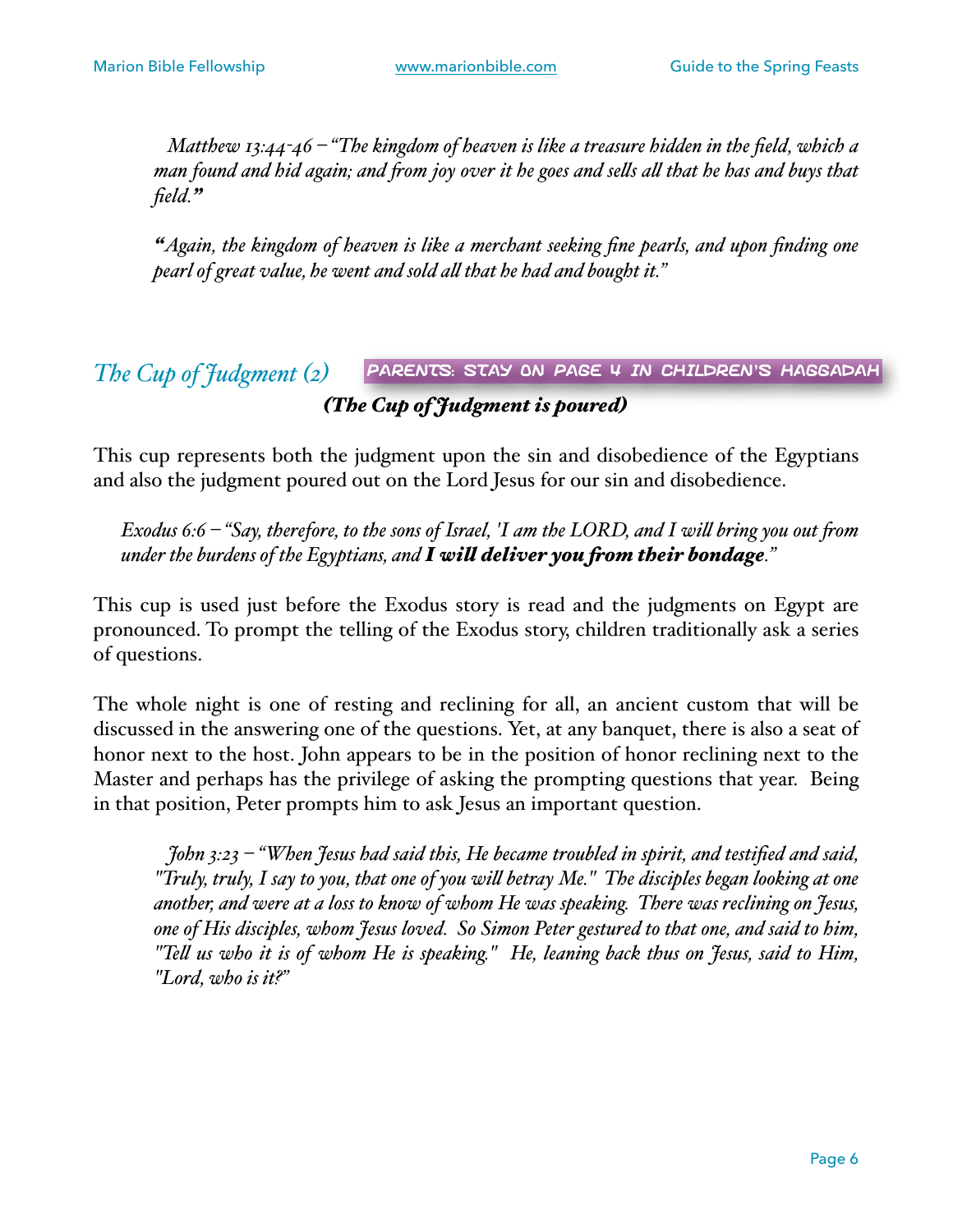*The Four Questions*

Parents: Go to page 5 in children's Haggadah

We all need to know and be able to teach *"Why is this night different fom al other nights?"*

Passover is as much for children and youth as it is for adults. So for this portion, we will have our children ask several questions, and we will then answer them. The asking and answering of these questions fulfills the command to teach our children what the Lord has done for them, lest they would never know or forget.

 *Exodus 12:25-27 – "When you enter the land which the LORD wil give you, as He has promised, you shal observe this rite. And when your children say to you 'What does this rite mean to you?', you shal say, 'It is a Passover sacrifice to the LORD who passed over the houses of the sons of Israel in Egypt when He smote the Egyptians, but spared our homes."*

We are also given a command by the Lord Jesus to "Do this for the remembrance of Me". The thing He was doing when he issued this command was the Passover seder. So, as we celebrate this feast and remember not only the Exodus miracle, we remember the greater miracle of spiritual redemption and our Messiah Jesus.

So, let's answer some questions and tell the story of the Passover. The Cup of Judgment will be used as we read of the plagues sent upon Egypt. For each plague, a drop of grape juice is dripped on the plate in front of you. As this is done, remember not only the Lord's judgment of the Egyptians so they might set His people free, also remember the drops of blood which the Lord Jesus shed , accepting our punishment so that we might go free.

#### (Children now stand and read the questions to their fathers)

#### *Child #1 - Question One*

*Why is this night different than al other nights?* On all other nights, we eat either unleavened bread or leavened bread. Why on this night do we only eat matzah, which is unleavened bread?

#### *Child #2 - Question Two*

*Why is this night different than al other nights?* On all other nights, we eat vegetables and herbs of all kinds. Why do we eat bitter herbs tonight?

#### *Child #3 - Question Three*

*Why is this night different than al other nights?* On all other nights, we never think of dipping our bread even once. Why on this night do we dip it twice?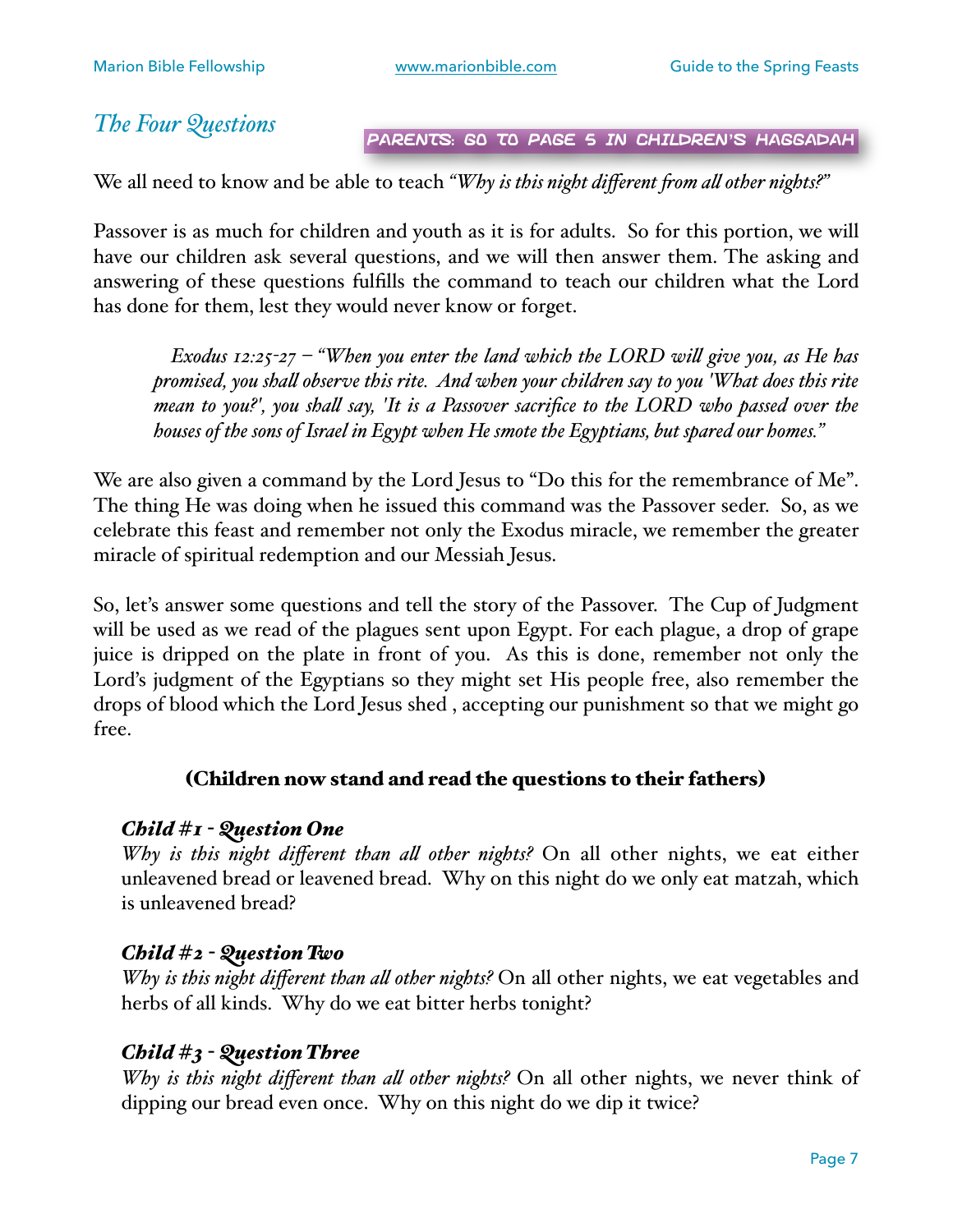#### *Child #4 - Question Four*

*Why is this night different than al other nights?* On all other nights, everyone sits up straight at the table. Why on this night do we recline?

#### *The Teling (Hagadah) of the Exodus*

#### What is this night all about?

It is on this night that the Lord redeemed His people from slavery in Egypt by His mighty power. He asked us to sacrifice a perfect lamb and mark our homes with its blood so that the angel of death would pass over us. We remember this great event as He has commanded us to do this night.

Likewise the story of our Lord Jesus' sacrifice is remembered through this feast. He is the fulfillment of this feast by redeeming us from an even greater slavery – our sinful nature. He is a perfect Lamb who was killed for our sakes, because we were trapped and could not escape without God's mighty help and mercy. The blood of our Messiah covers us so that we are passed over as death comes to us. He died for us on this Passover night —The perfect Lamb of God who takes away the sin of the world and frees believers to be people of God, eternally. That is why this night is different than all others. The first miracle of deliverance occurred in Egypt, and the second miracle of deliverance occurred and was fulfilled just outside the walls of Jerusalem. We are to remember, give thanks and celebrate this great thing. Celebrating this Passover does not save us from death just as celebrating the Passover feast after the Exodus did not save the children of Israel—They were already free and so are we. But we should all keep this feast as commanded in order to celebrate, remember and teach that without the blood of the Lamb of God, we would die in our sins today just as surely as the Israelites would have died in Egypt had they not marked their homes with the blood of the Lamb. Once marked and once we have a heart to obey the call God gives to turn to Him for deliverance and away from the world and all its promises, He will surely take us to freedom. That is why this night is different for all God's people. That is why this night is different from all others.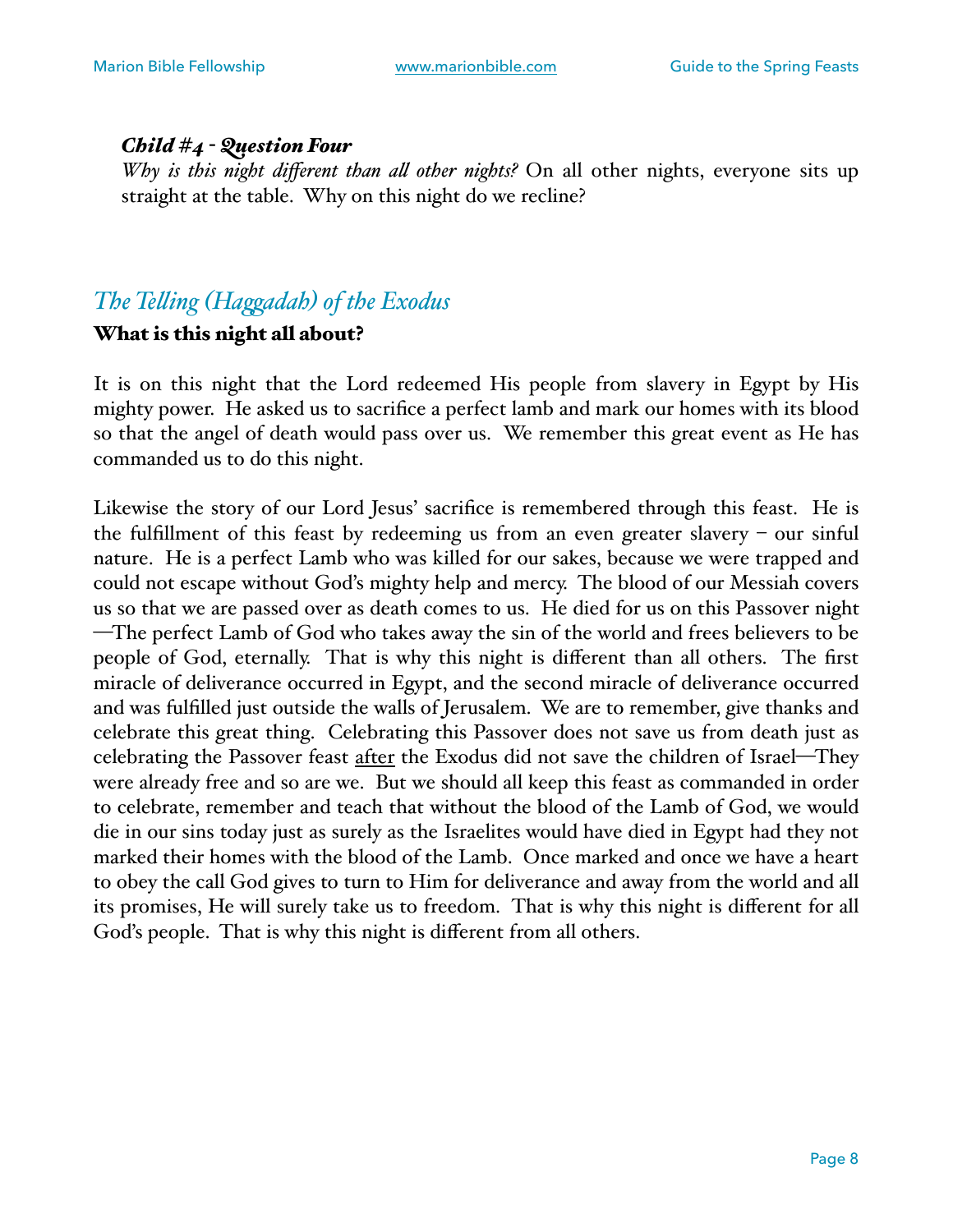#### *The Story of the Exodus…*

We will now tell the story of God's people, how they became enslaved in Egypt and how He sent a deliverer, Moses, to bring them out of slavery to serve Him.

#### • How Israel was Enslaved in Egypt

How did the Jewish people come to Egypt? The story begins long ago when Abram lived in Mesopotamia. The Torah tells us that God commanded Abram to leave his country and the house of his father, Terah, and go to a land the Lord would give him and his descendants – the land of Canaan. There he would become the father of a great nation.

Abram obeyed and journeyed far, to the land God promised. There the Lord blessed him, changed his name to Abraham (meaning "father of many nations"), and told him,

*I wil bless those who bless you, and him who dishonors you I wil curse, and in you al the families of the earth shal be blessed." (Gen. 12:3)*

Abraham's wife, Sarah, gave birth to Isaac, who inherited this promise. Then it was passed to Isaac's son Jacob. Later Jacob's son Joseph was sold into slavery by his brothers and taken to Egypt. But God blessed Joseph and made him a great ruler in Egypt, second only to Pharaoh himself. During a severe famine, Joseph brought his father, Jacob, and all his family to Egypt, where he cared for them. They went down seventy souls and grew into a great multitude. In time, Joseph died, and a new Pharaoh arose who knew not Joseph. He feared the multitude of Israelites and enslaved them. Many years earlier God had warned Abraham this would happen.

*Then the LORD said to Abram, "Know for certain that your offspring wil be sojourners in a land that is not theirs and wil be servants there, and they wil be afflicted for four hundred years. (Gen. 15:13)*

But God also promised Abraham that his descendants would later go free.

*But I wil bring judgment on the nation that they serve, and aferward they shal come out with great possessions. (Gen. 15:14)*

God's faithfulness has always been a source of strength to our people. In every generation, men have risen up to destroy us. But God delivers us from their hands.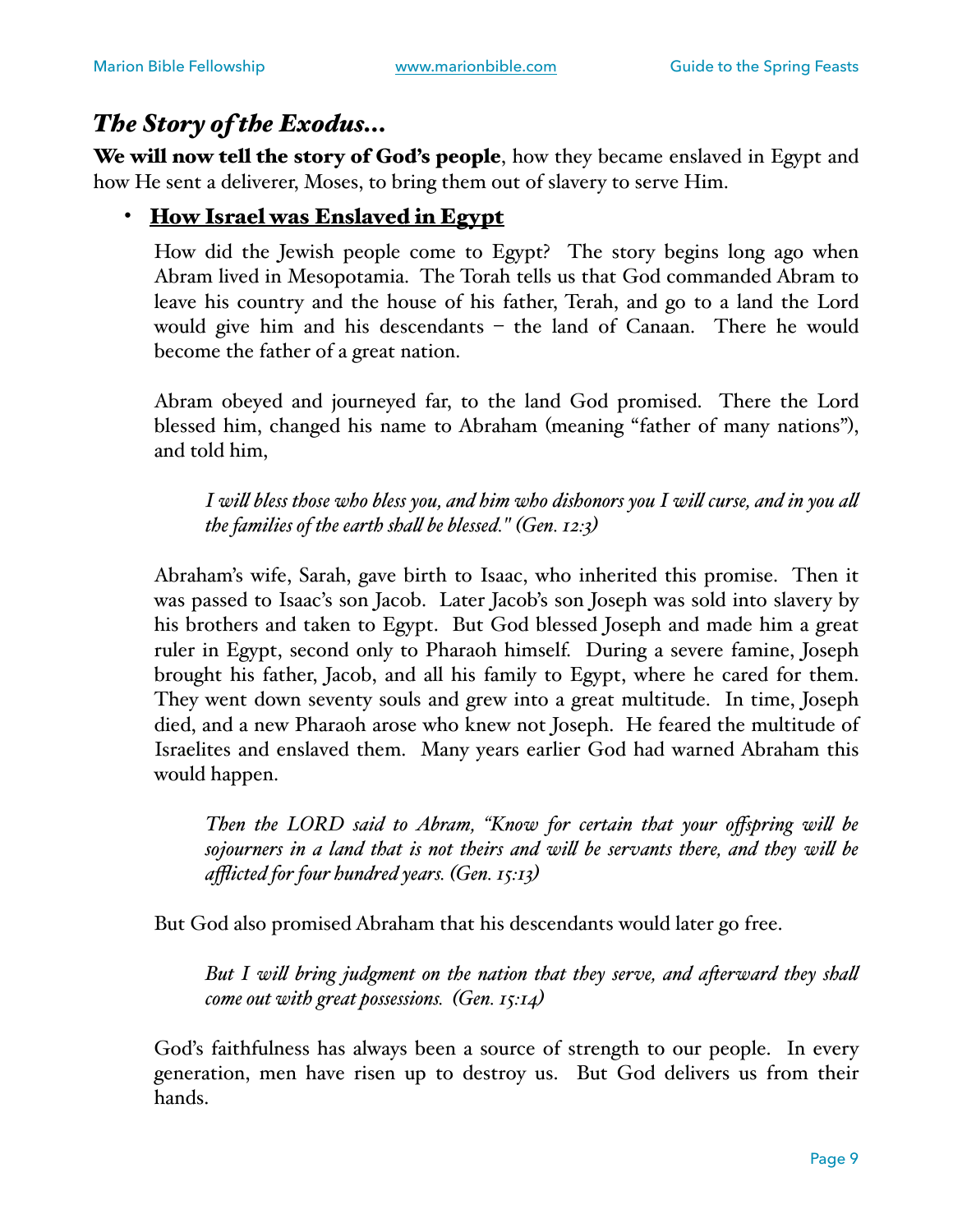#### • *How Israel Sufered in Egypt*

The new Pharaoh said to his advisors,

*"Behold, the people of Israel are too many and too mighty for us. Come, let us deal shrewdly with them, lest they multiply, and, if war breaks out, they join our enemies and fight against us and escape fom the land." (Ex. 1:9-10)*

So Pharaoh pressed them into hard labor and set taskmasters over them to crush them with heavy loads. They were forced to build the cities of Pithom and Rameses for Pharaoh, who made their lives bitter by cruelty. Yet the Jewish people continued to multiply and grow strong. Neither hard work nor humiliation could destroy them. Pharaoh became more frightened, and in his desperation, he issued a new and more horrible proposal. He decreed that every newborn Israelite boy be drowned in the Nile River.

#### • *The Birth of Moses*

During those days, a son was born to Amram and Jochebed of the tribe of Levi. Jochebed hid her baby in a little basket and floated him down the river where an Egyptian princess found him as she was coming to bathe. She adopted him as her own and named him Moses because, she said, "I drew him from the water" and that's what the name Moses means, "to draw out."

The Scripture then tell us that,

*One day, when Moses had grown up, he went out to his people and looked on their burdens, and he saw an Egyptian beating a Hebrew, one of his people. (Ex. 2:11)*

In his anger, Moses struck and killed the Egyptian. Fearing Pharaoh, he fled to Midian where he met Zipporah, one of the daughters of Jethro, the priest of Midian. Moses married Zipporah and, for forty years, tended Jethro's flocks as his job.

*During those many days, the king of Egypt died and the people of Israel groaned because of their slavery and cried out for help. Their cry for rescue from slavery came up to God. And God heard their groaning, and God remembered his covenant with Abraham, with Isaac, and with Jacob. God saw the people of Israel – and God knew. (Ex. 2:23-25)*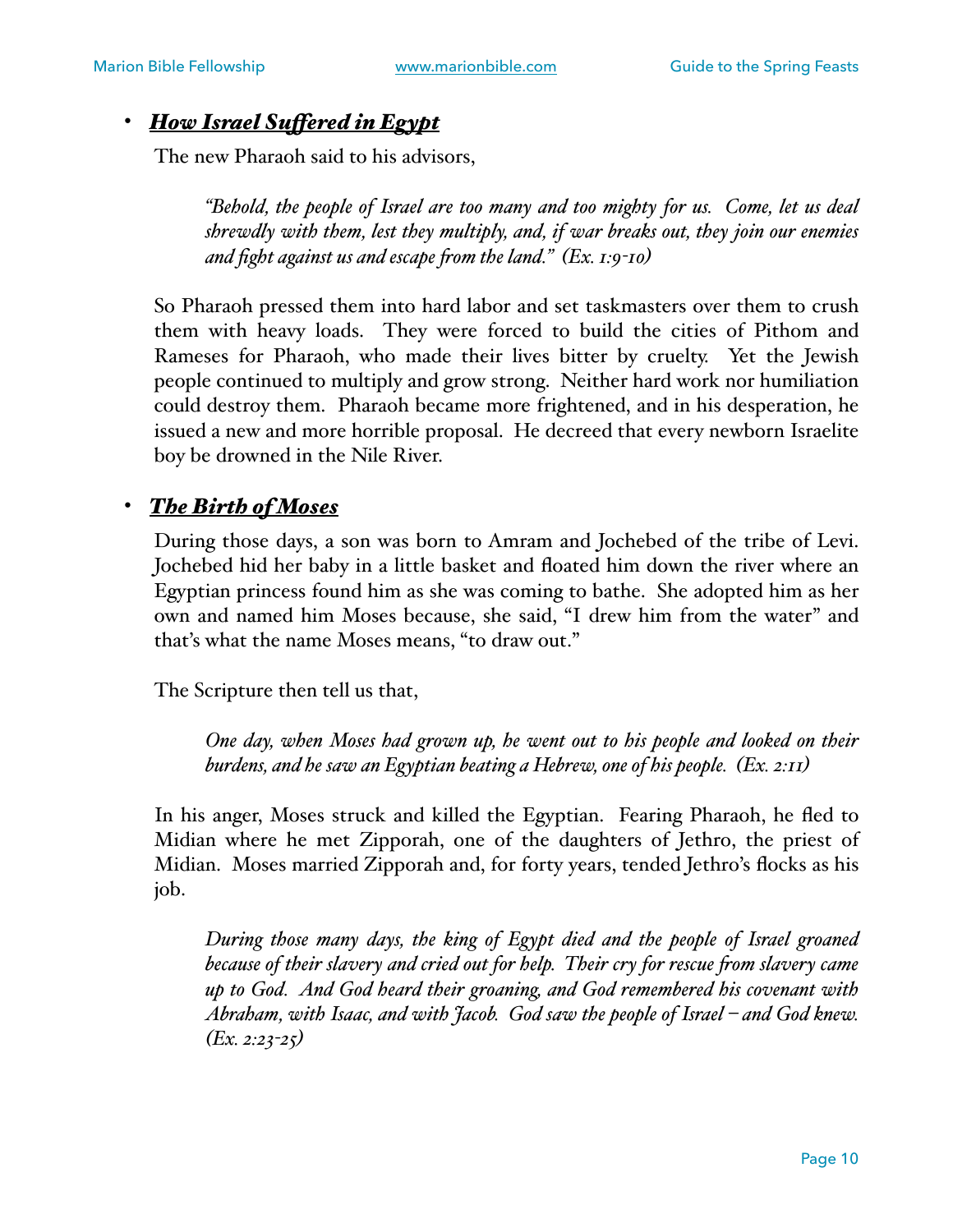So the Lord appeared to Moses in a bush that burned but was not consumed. God told him,

*Come, I wil send you to Pharaoh that you may bring my people, the children of Israel, out of Egypt". But Moses said to God, "Who am I that I should go to Pharaoh and bring the children of Israel out of Egypt?" God said, "I wil be with you, and this shal be the sign that I have indeed sent you: When you have brought the people out of Egypt, you shal serve God on this mountain." Then Moses said, "If I come to the people of Israel and say to them, "The God of your fathers has sent me to you," and they ask me, "What is his name," what shal I say?" God said to Moses, "I AM WHO I AM." And God said, "Say this to the people of Israel, 'I AM has sent me to you".* (*Ex. 3:10-14)*

#### *The Reciting of the Plagues*

Parents: Go to page 6-9 in children's Haggadah

#### (During this reading, drops of grape juice are put on your plate from the Cup of Judgment when each plague is mentioned.)

So Moses returned to Egypt. He and his brother, Aaron, confronted Pharaoh and demanded that Pharaoh let God's people go. But Pharaoh's heart was stubborn and defiant, and he scorned the messengers of the Lord. So the Lord brought ten plagues. With each plague, God judged Pharaoh and the false gods of Egypt. Here is the way God demonstrated His power over other gods: The Egyptians worshiped the Nile as a god, so God turned the Nile to blood; they worshiped frogs as gods, so He sent a plague of frogs on the Egyptians. Each plague that was sent was a show of how God was superior to all other gods. Even up to the final plague, our God, the God of Israel, demonstrated His divine power and superiority over Pharaoh, who even himself was considered a god, by killing Pharaoh's firstborn son.

In every generation it is man's duty to regard himself as though he had personally come out of Egypt, as the Scripture says:

*You shal tel your son on that day, saying, "It is because of what the LORD did for me when I came out of Egypt."*

As we remember the Lord's signs and wonders, let us all be reminded of the Lord's awesome power, and His willingness and ability to redeem us.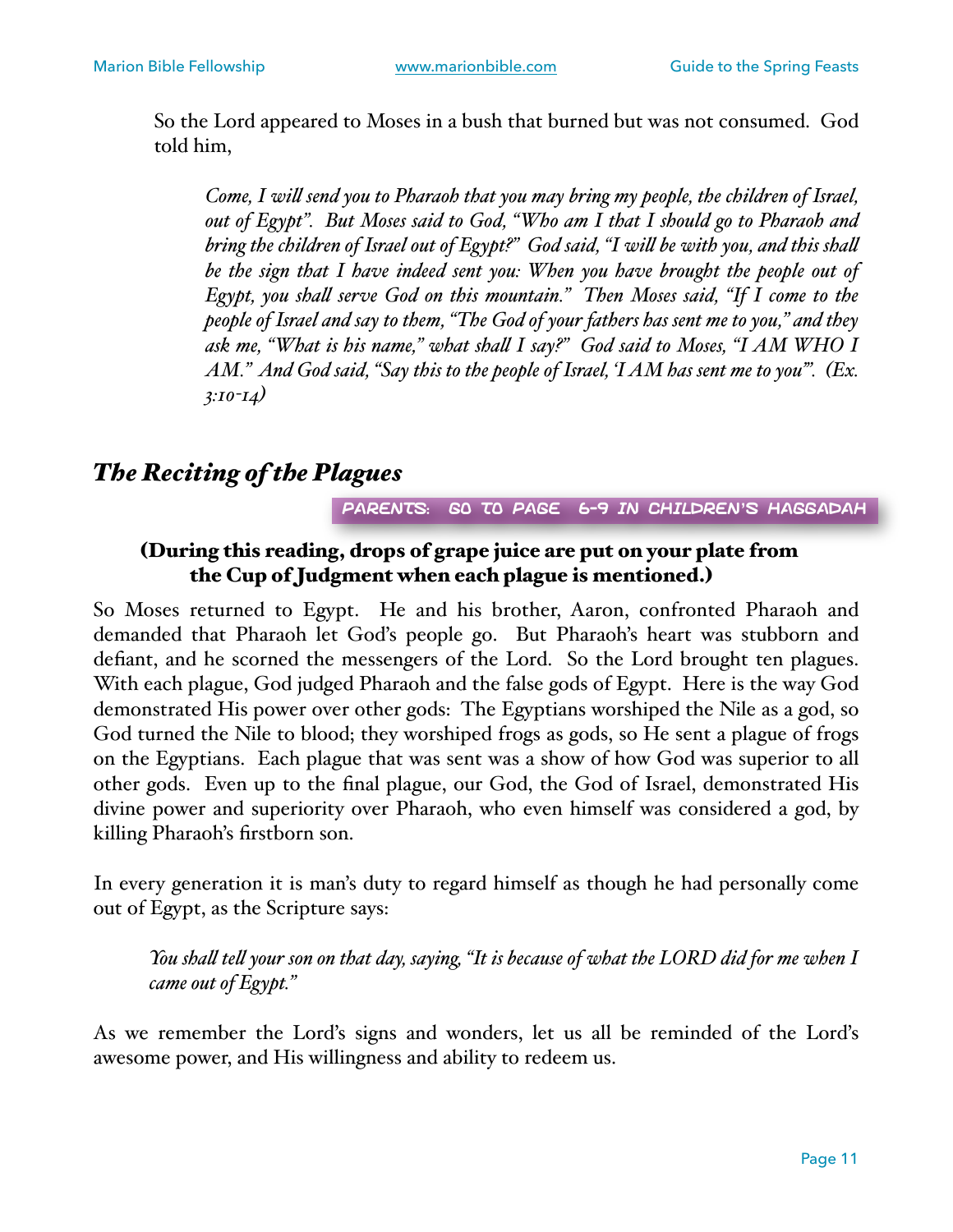#### Plague I - (drop of juice) (Exodus 7:15-25)



*The Lord said to Pharaoh through Moses, "Let My people go, that they may serve Me in the wilderness." Thus says the LORD, "By this you shal know that I am the LORD: behold, I wil strike the water that is in the Nile with the staff that is in my hand, and it wil be turned to blood."*

*But afer this miracle, the magicians of Egypt did the same with their secret arts; and Pharaoh's heart was hardened and he did not listen to God.* 

> Plague 2 - (drop of juice) (Exodus 8:1-15)



*Then the Lord said to Moses, "Go to Pharaoh and say to him, "Thus says the LORD, "Let My people go, that they may serve Me. But if you refuse to let them go, behold, I wil cover your whole territory with fogs.*

*But the magicians of Egypt did the same with their secret arts. And Pharaoh's heart was hardened. He did not listen to God.*

> Plague 3 - (drop of juice) (Exodus 8:16-19)



*Then the Lord said to Moses, "Say to Aaron, 'Stretch out your staff and strike the dust of the earth, that it may become gnats through al the land of Egypt.'" And he did so, and the dust of the earth became gnats over al the land.*

*The magicians tried with their secret arts to bring forth gnats, but they could not…Then the magicians said to Pharaoh, "This is the finger of God doing this!" But Pharaoh's heart was hardened, and he did not listen to God.* 

> Plague 4 - (drop of juice) (Exodus 8:20-32)



*The Lord said to Pharaoh through Moses, "Let My people go, that they may serve Me. For if you do not let My people go, behold, I wil send swarms of insects. The insects were sent al over the land.* 

*But Pharaoh was stubborn, and he did not listen to God.*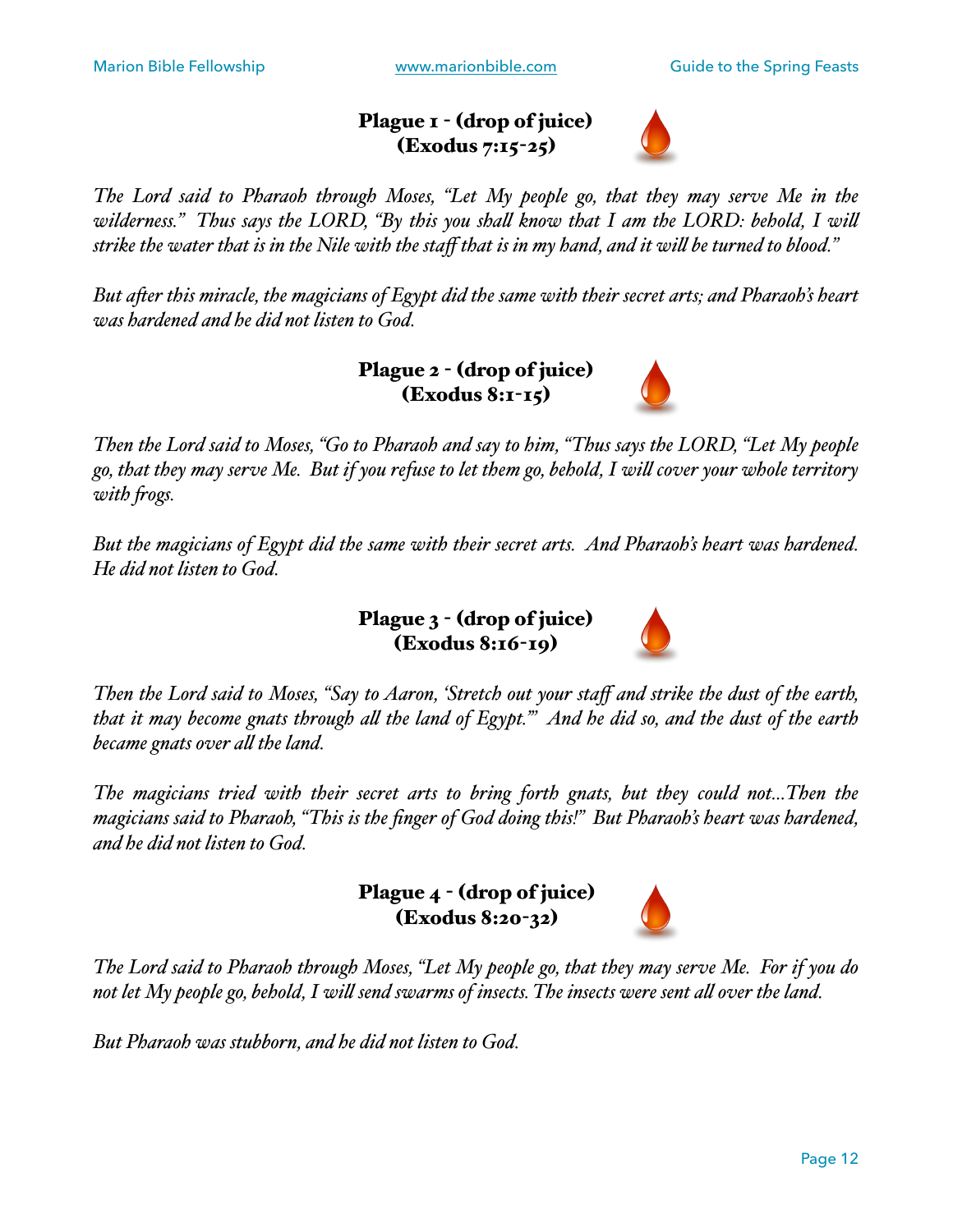#### Plague 5 - (drop of juice) (Exodus 9:1-7)



*The Lord said to Pharaoh through Moses, "Let My people go, that they may serve Me. For if you refuse to let them go this time and continue to hold them, behold, the hand of the LORD wil come with a very severe epidemic.* 

*Pharaoh's heart was hardened, and he did not let the people go.* 

Plague 6 - (drop of juice) (Exodus 9:8-12)

*The Lord said, "Take for yourselves handfuls of ashes fom a kiln, and let Moses throw it toward the sky in the sight of Pharaoh. It wil become a fine dust over al the land of Egypt, and wil become boils on the people.*

*This happened, but the Lord hardened Pharaoh's heart, and he did not listen to them.* 

Plague 7 - (drop of juice) (Exodus 9:13-35)



*The Lord said to Pharaoh through Moses, "Let My people go, that they may serve Me… about this time tomorrow I wil send a very heavy hail, such as has not been seen in Egypt fom the day it was founded until now."… And the Lord sent hail.*

*But the Lord hardened Pharaoh's heart, and he did not let the sons of Israel go.* 

Plague 8 - (drop of juice) (Exodus 10:1-20)



*The LORD said to Pharaoh through Moses and Aaron, "How long wil you refuse to humble yourself before Me? Let My people, go that they may serve Me, or tomorrow I wil bring locusts.*

*The Lord hardened Pharaoh's heart, and he did not let the sons of Israel go. So the locust swarms came.*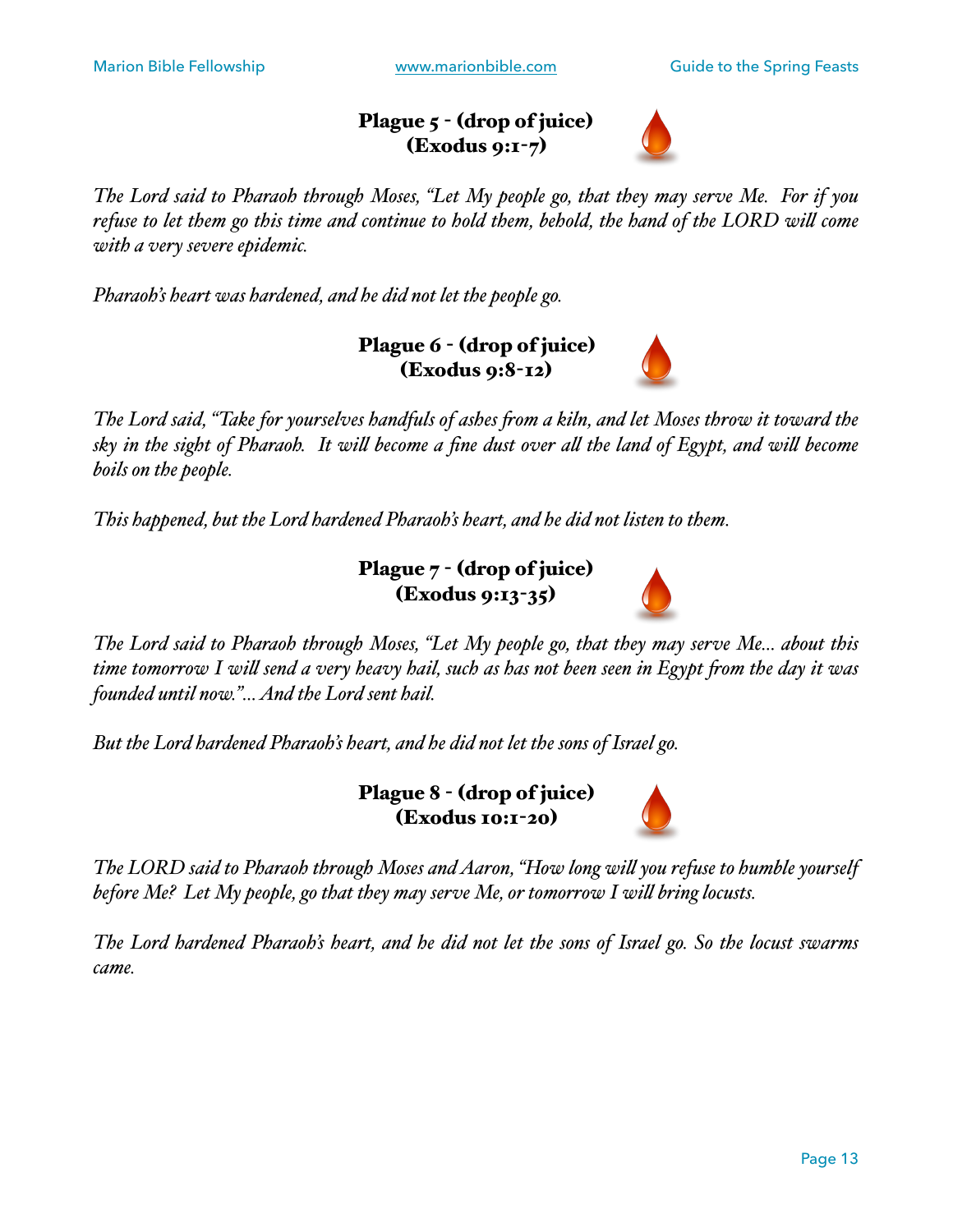#### Plague 9 - (drop of juice) (Exodus 10:21-29)



*The Lord said to Moses, "Stretch out your hand toward the sky, that there may be darkness…even a darkness which may be felt." So Moses stretched out his hand toward the sky, and there was darkness.* 

*Pharaoh's heart became hard and he was not wiling to let them go.* 

*Then Pharaoh said to Moses, "Get away fom me! Beware, go away fom me forever, for if I see you ever again, you shal die! And Moses said, "You are right Pharaoh; I shal never see your face again!" Moses knew what was next.*

> Plague 10 - (drop of juice) (Exodus 11:1-12:31)



*The Lord said to Moses, "One more plague I wil bring on Pharaoh and on Egypt; afer that he wil let you go."* 

Now the last judgment came about on that very night… the death of the firstborn sons. All God's people were protected from the angel of death as it passed through the land of Egypt because they had obeyed the Lord when He had told them to place some of the blood of a perfect lamb on the doorposts of their houses. With this mark, the angel knew to pass-over their house. This is the reason we call this meal the "Pass Over", because death passed over the houses of God's people that were marked with the blood of the lamb. We also may avoid death and judgment by believing in Jesus, the lamb of God, whose blood shed on the cross marks all who believe in Him, protecting us and saving us. His blood gives us life eternal.

Well, when that night, all across the land, firstborn sons were found dead, Pharaoh called for Moses and said, "Go ahead, get away from my people, both you and the sons of Israel; go and worship the LORD as you have said." God had freed his people through these judgments.

So, that is why this night, for the last 3500 years, is not like all other nights. Because, on this very night, the Lord delivered our brothers and sisters from the hand of Pharaoh. Likewise, on this very night, our Lord, Master and Savior, Yeshua/Jesus was sacrificed for our sins. Redeeming us from the judgment we could not escape on our own. In both cases, through God's deliverance, and the sacrifice of a perfect lamb, a new life of freedom began: Freedom to serve the Lord.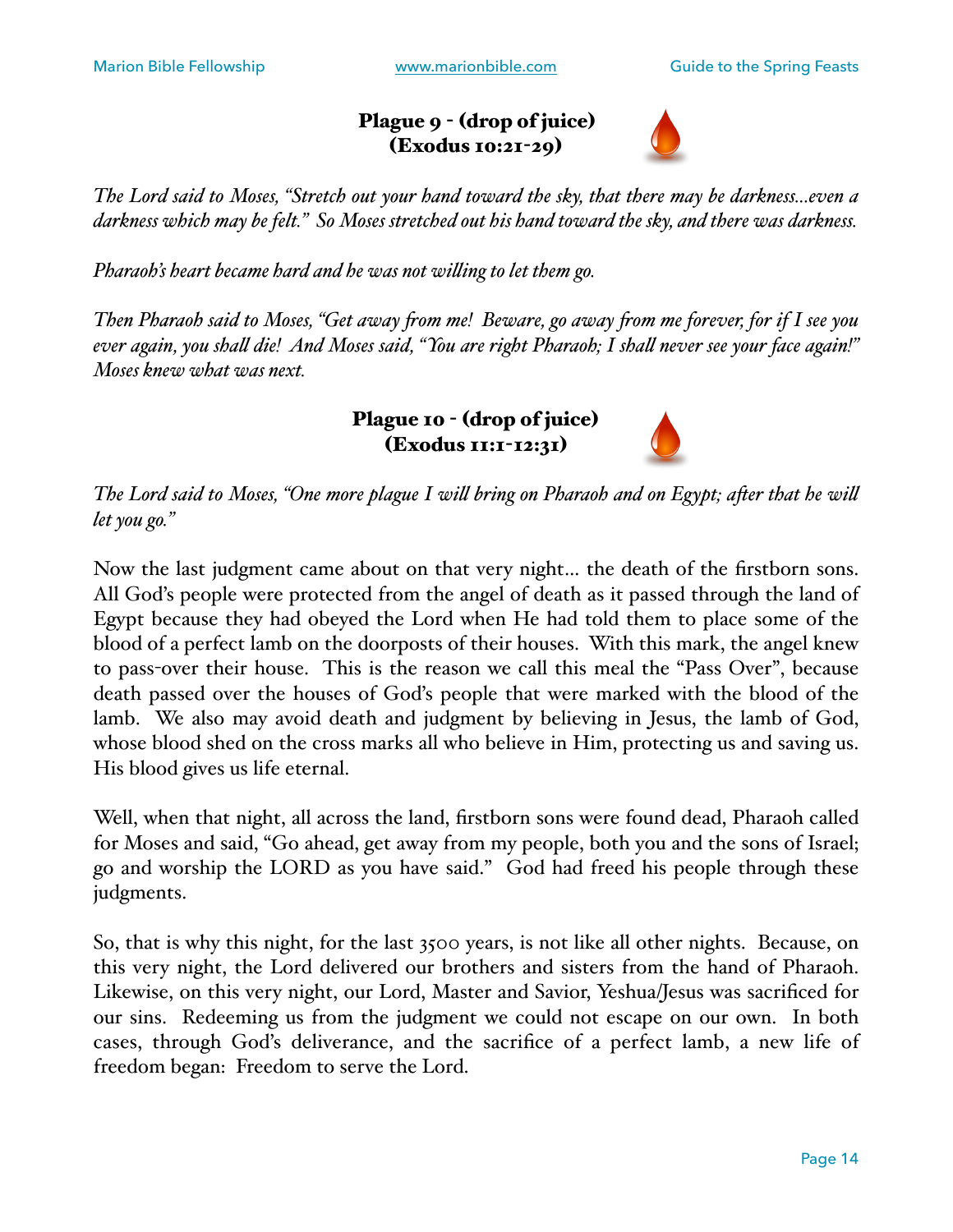So it is written that we should not forget,

*"You shal observe this event as an ordinance for you and your children forever. When you enter the land which the LORD wil give you, as He has promised, you shal observe this rite. And when your children say to you, "What does this rite mean to you?" you shal say, "It is the Passover of the LORD who passed over the houses of the sons of Israel in Egypt when He judged the Egyptians, but spared our homes." (Ex. 12:24-27)*

#### A blessing is said:

Baruch atta Adonai, eloheinu melech ha'olam borei pri ha'gafen.

(Blessed are You, O Lord our God, King of the Universe Who creates the fruit of the vine. Amen)

#### *(Al drink the Cup of Judgment*)

#### Singing of Dayenu ("It Would Have Been Enough")

Parents: Turn to page 10 in Children's Haggadah

If God took us out of Egypt, and had not send judgment on them,

If He took us out of Egypt, it would have been enough.

If He'd only judged the people, and had not judged their idols,

If He'd only judged the people, it would have been enough.

If He'd only judged their idols, and had not taken their firstborn,

If He'd only judged the idols, it would have been enough.

If He'd only taken their firstborn, and had not taken their wealth,

If He'd only taken the firstborn, it would have been enough.

#### Dy - Dy - aynu, Dy - Dy - aynu, Dy - Dy - aynu It would have been enough.

If He'd taken all their wealth, and had not split the sea, If He'd only taken their wealth, it would have been enough. If He would have split the sea, and had not given us dry land,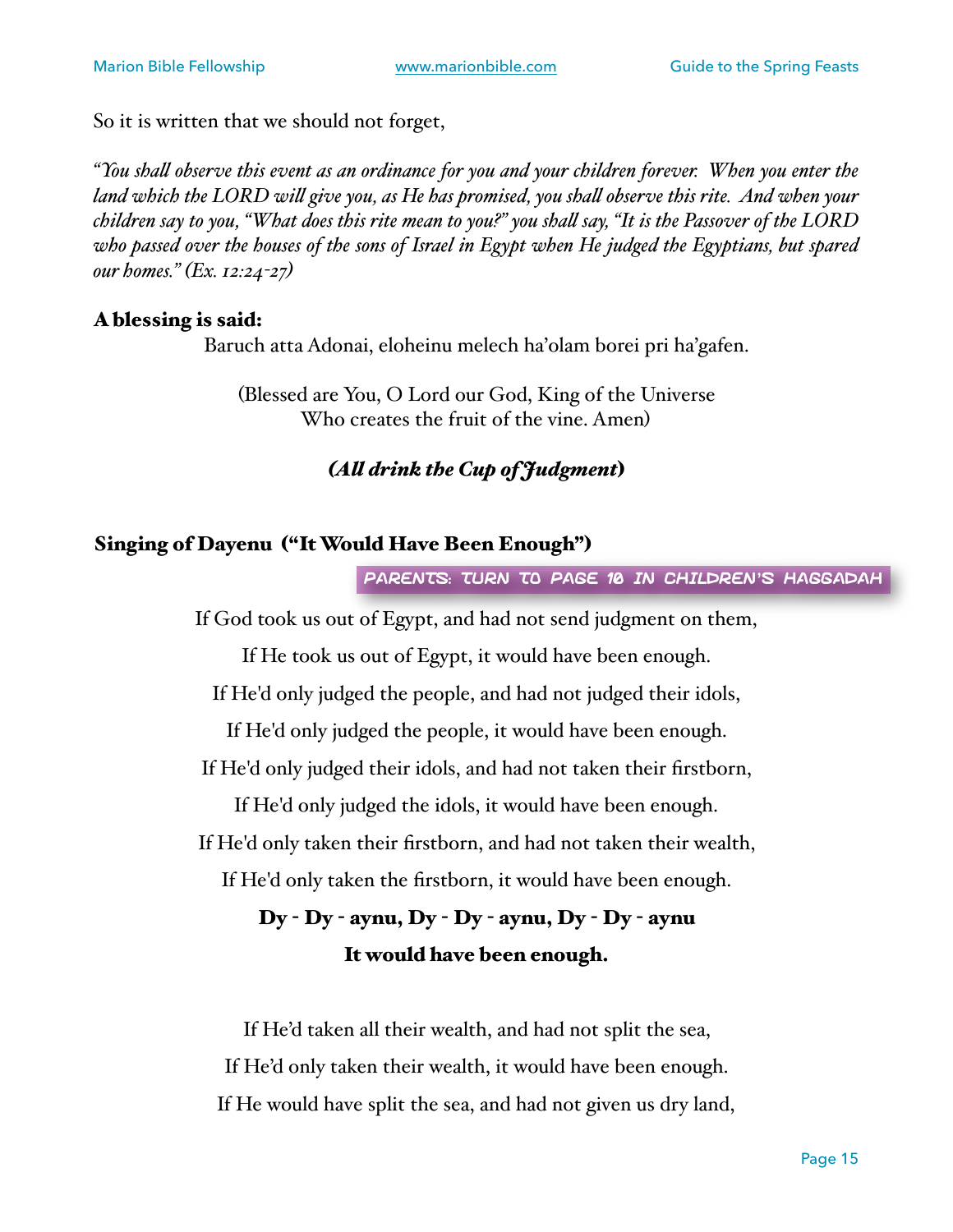If He'd only split the sea, it would have been enough. If He would have given us dry land, and had not taken the soldiers, If He'd only given us dry land, it would have been enough. If He'd drowned those who'd kill us, but not helped us in the desert, If He'd only drowned the soldiers, it would have been enough.

### Dy - Dy - aynu, Dy - Dy - aynu, Dy - Dy - aynu It would have been enough.

If He helped us in the desert, and had not fed us manna, If He helped us in the desert, it would have been enough. If He fed us with the manna, and had not given a Sabbath, If He'd only given us manna, it would have been enough. If He'd only given the Sabbath, and had not shown us Sinai, If He'd only given the Sabbath, it would have been enough. If He would have shown us Sinai, and had not given the Torah, If He'd only shown us Sinai, it would have been enough.

## Dy - Dy - aynu, Dy - Dy - aynu, Dy - Dy - aynu It would have been enough.

If He'd given all the Torah, and had not given the Land, If He'd only given us the Torah, it would have been enough. If He'd given us the Land, and had not built the Temple, If He'd only given the Land, it would have been enough.

If He'd given us the Temple, but had not given the Son, If He'd not given the Son, it **WOULDN'T** have been enough! Thank you Father for the giving, of salvation to your people,

You provide all that we need, we thank you very much!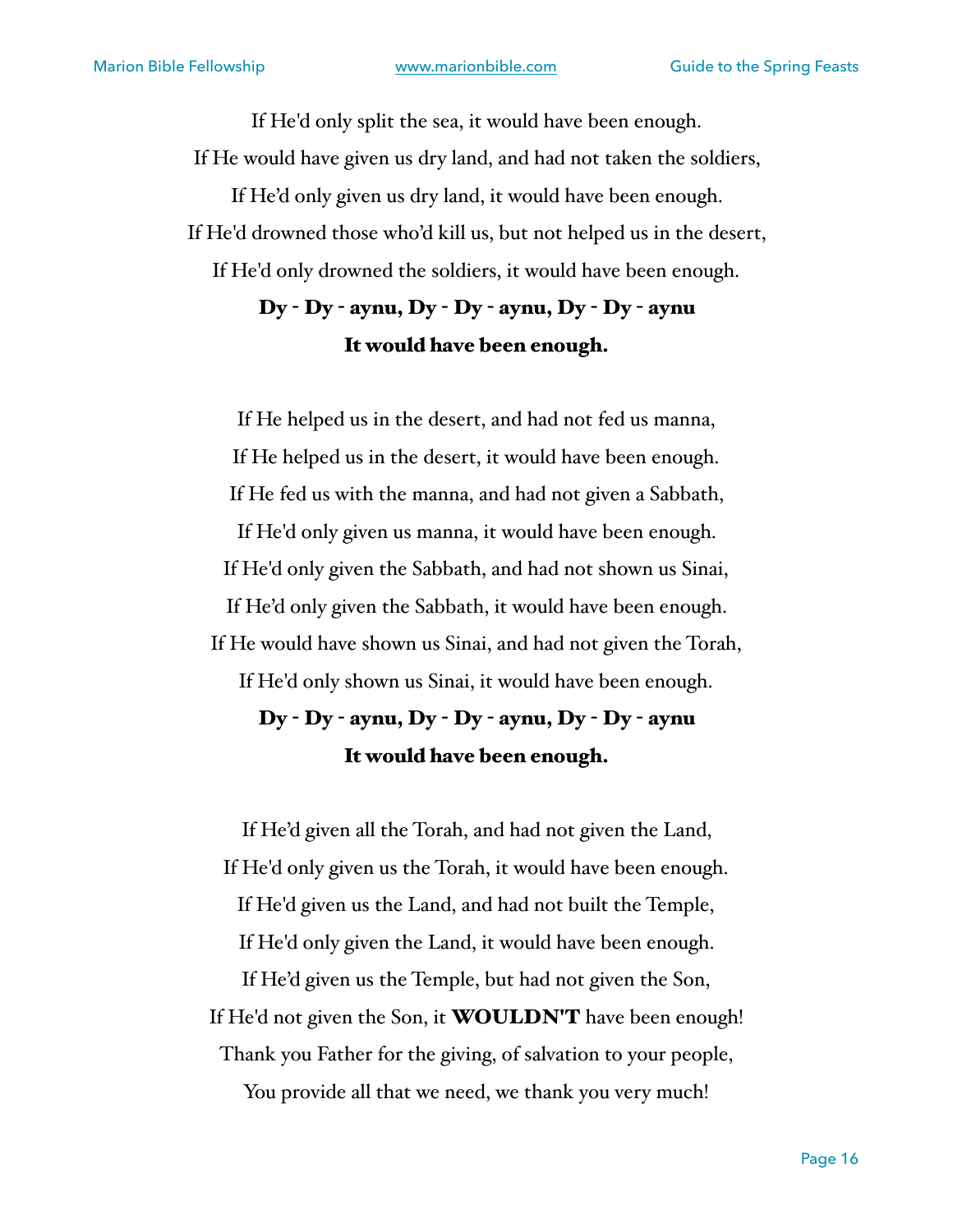#### *Answers to Our Children's Questions*

PARENTS: STAY ON PAGE 10-11 IN CHILDREN'S HAGGADAH

#### Question One - Why do we eat Matzah without leaven?

When Pharaoh let the Israelites go from Egypt, they ran in a hurry. They had prepared dough for bread but did not have time to let it rise. They needed to obey the Lord when He told them to flee and so they gathered the flat bread and left quickly. As they carried it, the sun baked it into flat cakes, which are called Matzah. That is why we only eat flat bread this night, just like they did.

Likewise, in the Bible, the thing that makes bread rise, yeast, is called leaven (chametz). Not only are we called to be saved by God's mighty hand; we are also to live lives that are free from leaven (sin). We cannot take sin into ourselves and still serve the God who offers to save us from sin. It wouldn't make much sense to be saved from sin and then take it into our bodies. So, that is why we eat only unleavened bread, Matzah, tonight as a reminder. It is also why we clean our house of leaven (sin) and keep away from leaven for the next week as a reminder of our call to live holy lives. These are symbols commanded by God.

#### Question Two - Why do we eat bitter herbs tonight?

We eat the bitter herbs tonight (not the parsley and salt water but the horseradish root) to remind us of the bitterness of slavery in Egypt. Their lives were very bitter and they had no hope of a better life unless God delivered them. Likewise, we need to remember (because if we don't remember regularly, we tend to forget) how sin was bitter and hurt us, hurt others and grieved God as well. Jesus, the Scriptures say, was a man of sorrows and was well acquainted with grief because of our sin. This is what we remember by eating bitter herbs.

#### Question Three - Why do we "dip bread twice" tonight?

We dip the Matzah bread in both horseradish and sweet apples to remind us of the bitterness of this life occasionally but the great life to come when we are with Jesus and when He comes back to establish His kingdom. Even many Jews are looking for Messiah to come, rule rightly and eliminate sin from the world. We are able to keep pressing on with life because we know the sweet ending to the story. So, the Bread we eat (Jesus) will return to change things from bitter to sweet. That is why we dip twice.

We can also say that Jesus, the bread, came once and was bitterly rejected (the horseradish) and will come again (the sweet apples) to rule and be King. Kids, which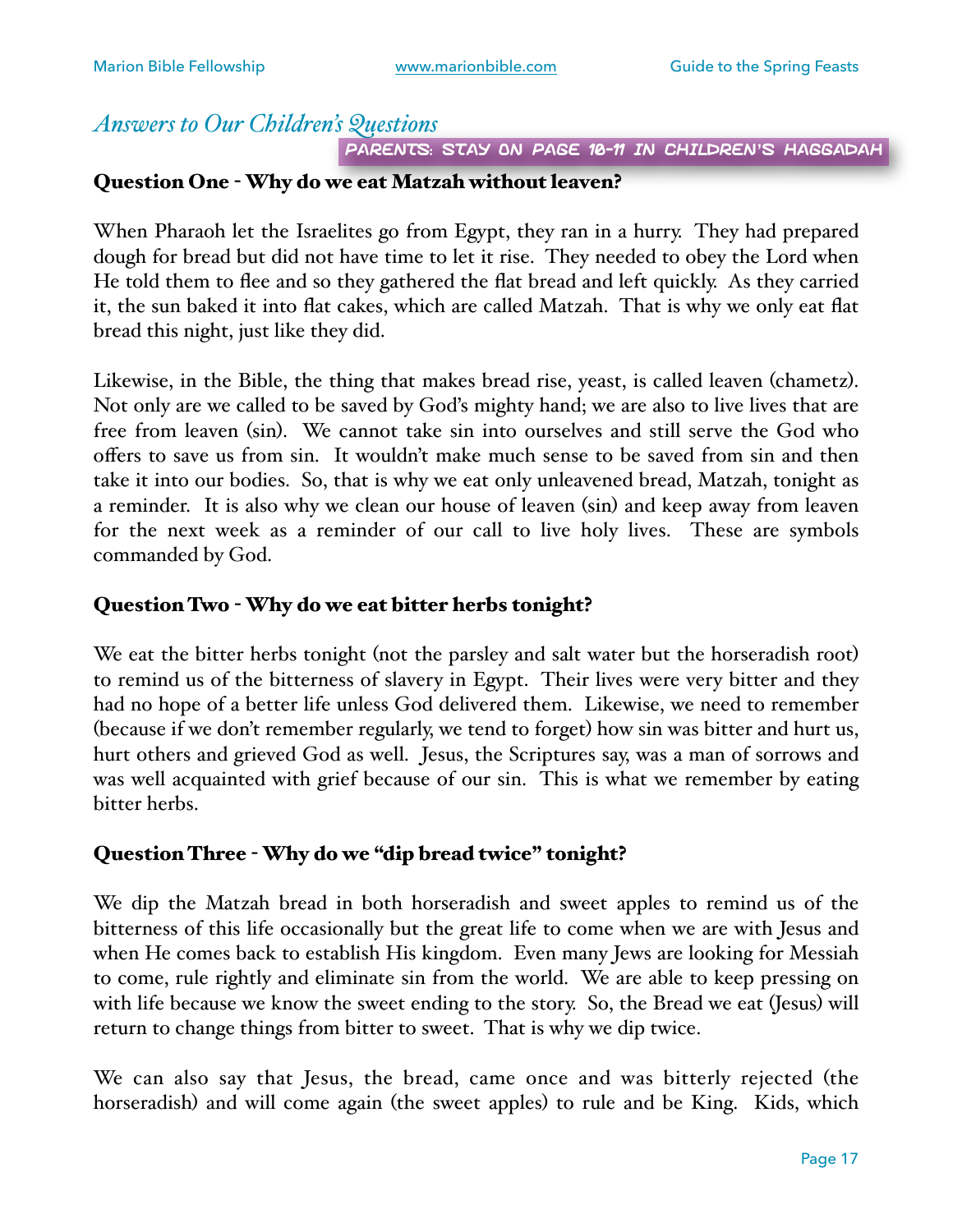would you like to eat more: the horseradish or the sweet apples? How do you think the Israelites felt when they were delivered from slavery? How did they feel after that about living in a hot and lifeless desert? How do you think Jesus felt when he took the bitter herb of dying for our sins? Do you think that our life will be sometimes good and sometimes hard as followers of Jesus? Are you willing to have some bitterness in your life now but look forward to being with Jesus when He returns?

#### (We now dip the matzah in horseradish and sweet apples and eat.)

#### Question Four - Why do we recline?

In ancient days, only free men could recline at a table. We recline to remember the freedom God brought to His people: The freedom from Egypt and also the freedom from sin delivered through His Son. So this is a relaxed meal where we recline because God has freed us from slavery and sin.

#### *The Meal*

Parents: Turn to page 12 in Children's Haggadah

As we enjoy a meal of lamb, thankfully remember Jesus, our Passover. The Bible speaks of only three requirements to "eat the Passover" rightly: Lamb, bitter herbs and unleavened bread. These are adequate to know the miracle of Passover and the miracle of Jesus Christ. As you remember the gift of Christ, the Lamb, drink of the cup of judgment and recall how He was judged for your sin. (John 1:29, 1Corinthians 5:7)

#### *(A blessing for the meal is said.)*

*The Afikomen (the "communion" bread)*

page 13 in Children's Haggadah

*Matthew 26:26 – "While they were eating, Jesus took some bread, and afer a blessing, He broke it and gave it to the disciples, and said, "Take, eat; this is My body."*

"Afikomen" is the only Greek word used in the Passover. It is unknown to the Jews how or why the tradition of using this word started. A piece of matzah is broken off, hidden away and later recovered, then given to all those present. The rabbis teach that the afikomen bread replaces the lamb, which everyone was previously required to sacrifice and eat before the Temple was destroyed in 70 AD. It is strange how Jesus had already made this change during the Last Passover. Remember the Master's words "This (the bread) is my body (the Lamb)".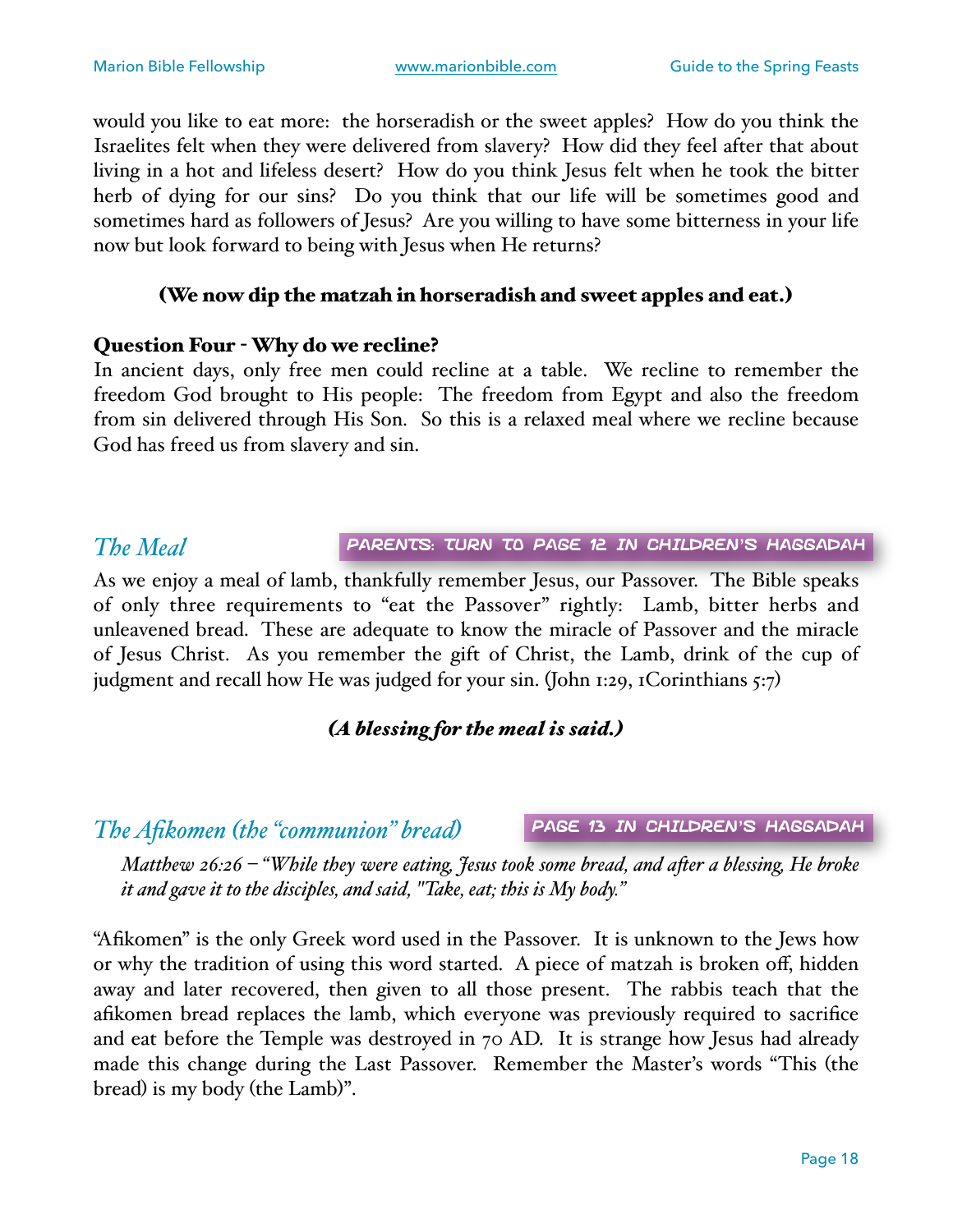Consider the similarities of the Afikomen (communion) to the handling of the body of Messiah: The afikomen is broken, hidden away and then reappears. It has been made to represent the lamb and all are taught to eat it to remember the sacrifice that was made for them for their deliverance. This concept of the Afikomen is not authored by Messiah or early Christians, but by Jewish rabbis after the temple was destroyed. As the children go and find this bread, let us then eat it as our Lord has instructed us to do—in remembrance of Him. It is a peace offering given to us by Him.

#### *(The children search for the afikomen. When they return, a reward is ofered to each.)*

#### *(The Afikomen is broken and distributed to al.)*

A leader reads the following:

The apostle Paul reminds us in 1Corinthians 11:23-24, *"The Lord Jesus, in the night in which He was betrayed, took bread; and when He had given thanks, He broke it and said, "This is My body, which is given for you; do this in remembrance of Me."*

#### A blessing is said:

Baruch atta Adonai eloheinu melech ha'olam, ha'motzi lechem min ha'aretz

(Blessed are You, O Lord our God, King of the universe Who brings forth bread from the earth.)

Baruch atta Adonai eloheinu melech ha'olam, asher kiddeshanu bemitzotav vitzivanu al achilat matzah.

(Blessed are You, O Lord our God, King of the universe,Who has sanctified us with His commandments and commanded us about eating matzah.)

#### *(Al eat the Afikomen in remembrance of the Lamb of God.)*

*The Cup of Redemption (the "communion" cup)* page 13 in Children's Haggadah

This is the cup used in the Lord's Supper. Appropriately named! It originates in Exodus with the third of the "I will" promises and is fulfilled as described in 1Corinthians 11:23-26:

*(The Cup of Redemption is poured)*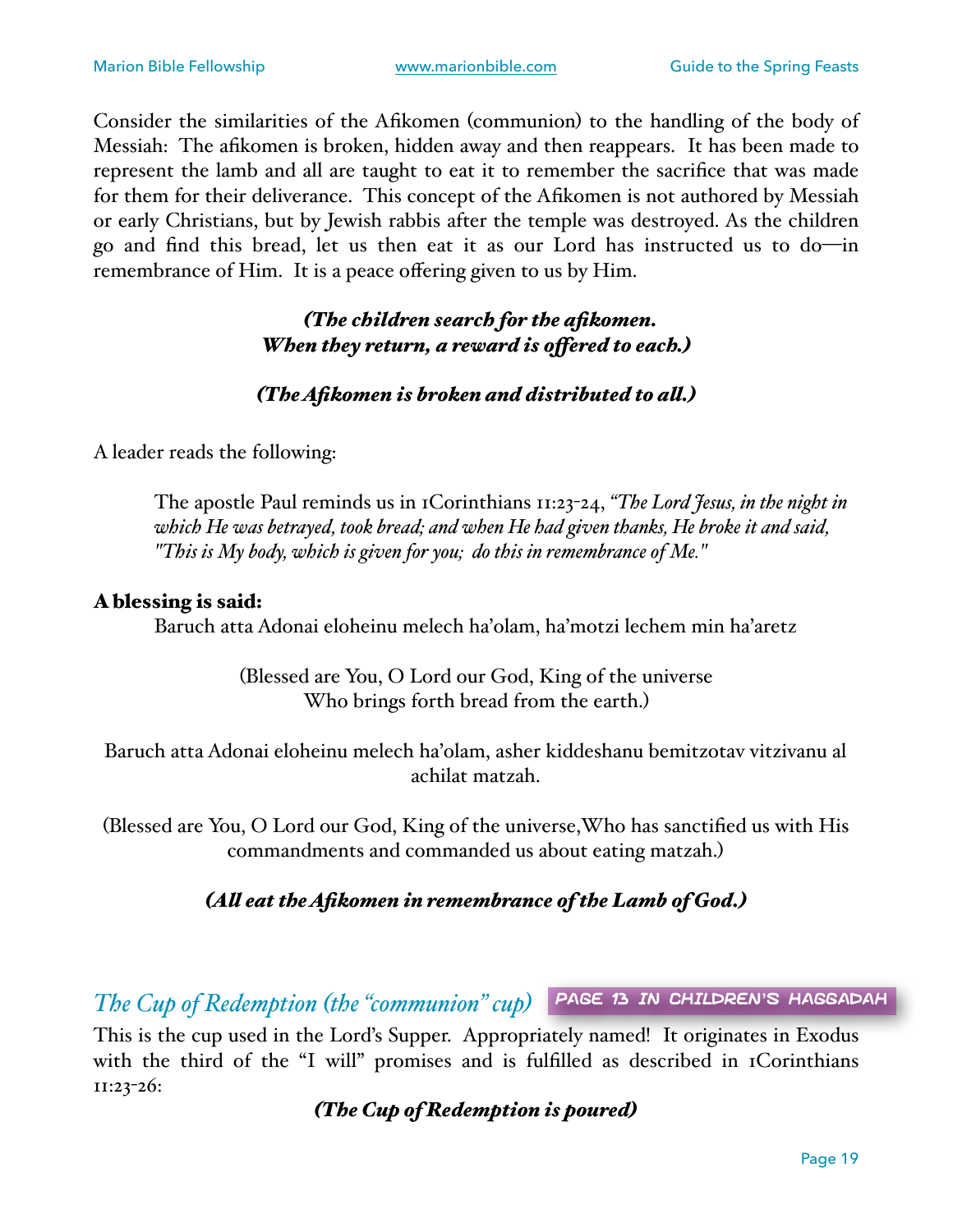*Exodus 6:6 – "Say, therefore, to the sons of Israel, 'I am the LORD, and I wil bring you out fom under the burdens of the Egyptians, and I wil deliver you fom their bondage I wil also redeem you with an outstretched arm and with great judgments."*

*1Corinthians 11:25-26 – "In the same way He took the cup also afer supper, saying, 'This cup is the new covenant in My blood; do this, as ofen as you drink it, in remembrance of Me.' For as ofen as you eat this bread and drink the cup, you proclaim the Lord's death until He comes."*

#### (*Prayer is said, in thankfulness for our Passover Lamb, His shed blood, and for fulfiling al that He has promised, fom the Exodus to Messiah)*

#### A blessing is said:

*Baruch atta Adonai, eloheinu melech ha'olam borei pri ha'gafen.*

*(Blessed are You, O Lord our God, King of the Universe Who creates the fuit of the vine. Amen)*

*(Al drink the Cup of Redemption*)

*The Cup of Acceptance (Elijah's cup)* The Cup of Acceptance is based on the last "I will": Turn to page 14 in Children's Haggadah

#### *(The Cup of Acceptance is poured)*

*Exodus 6:6-7 - "Say, therefore, to the sons of Israel, 'I am the LORD, and I wil bring you out fom under the burdens of the Egyptians, and I wil deliver you fom their bondage I wil also redeem you with an outstretched arm and with great judgments." Then I wil take you for My people, and I wil be your God."*

Passover is integrated in the Jewish faith with the hope of a coming of Messiah. Malachi 4:4-5, the prophet Elijah is said to be the one who will precede the coming of the Messiah-King. Every year, a place is set for Elijah in the hopes that he will come (just in case he's hungry), and the children go to the door to look for and call Elijah. We hold the same hope as the Jewish people at this point: For our Messiah to come as a conquering king. When this happens both we and they will recognize that Jesus is the Messiah, and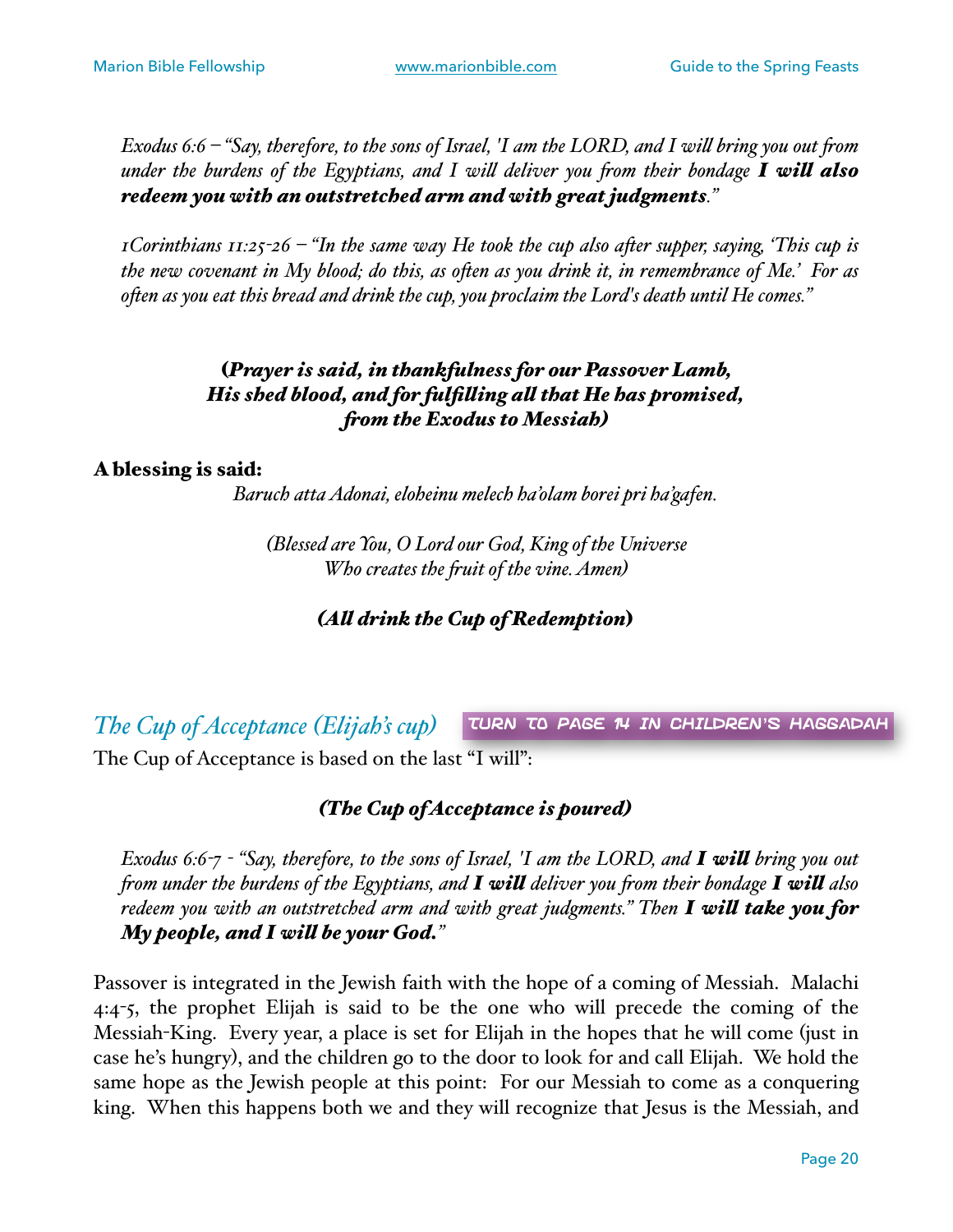the Scriptures say they will repent of their initial denial of Him as they "look upon Him whom they have pierced" and accept Him as their Lord and Savior as we do right now. What a glorious day that will be!

#### *(Children go and cal for Elijah.)*

Because Elijah will precede the Lord's second coming, this cup is referred to as "Elijah's Cup". According to the prophet Zechariah:

 *Zechariah 12:10 – "I wil pour out on the house of David and on the inhabitants of Jerusalem, the Spirit of grace and of supplication, so that they wil look upon Me whom they have pierced; and they wil mourn for Him, as one mourns for an only son, and they wil weep bitterly over Him like the bitter weeping over a firstborn."*

We drink the cup of acceptance in that we have received Christ for who He is. Our Lord proclaimed that He would wait until His people Israel recognized Him as their Messiah upon His return to partake of this Cup of Acceptance with them.

#### A blessing is said:

Baruch atta Adonai, eloheinu melech ha'olam borei pri ha'gafen.

(Blessed are You, O Lord our God, King of the Universe Who creates the fruit of the vine. Amen)

#### *(Al drink the Cup of Acceptance*)

*Matthew 26:29 – "But I say to you, I wil not drink of this fuit of the vine fom now on until that day when I drink it new with you in My Father's kingdom."*

#### A prayer is ofered:

- For the soon return of the Lord
- For His name to be recognized as the one true Lord of all the earth.

When Messiah returns to rule and reign, He will receive the glory He is due. One aspect of this glory is the fact that He will judge the nations from His throne in the rebuilt Temple in Jerusalem. Additionally, Scripture that is yet to be fulfilled states that the nations will come to Jerusalem to celebrate the Feasts in honor of Him and worship before Him. To this end, we share the hope and the following chant with all Jewish people the world over each year at the Passover; that the next year will see Messiah seated on His rightful throne in Jerusalem and that we will celebrate the Feast there in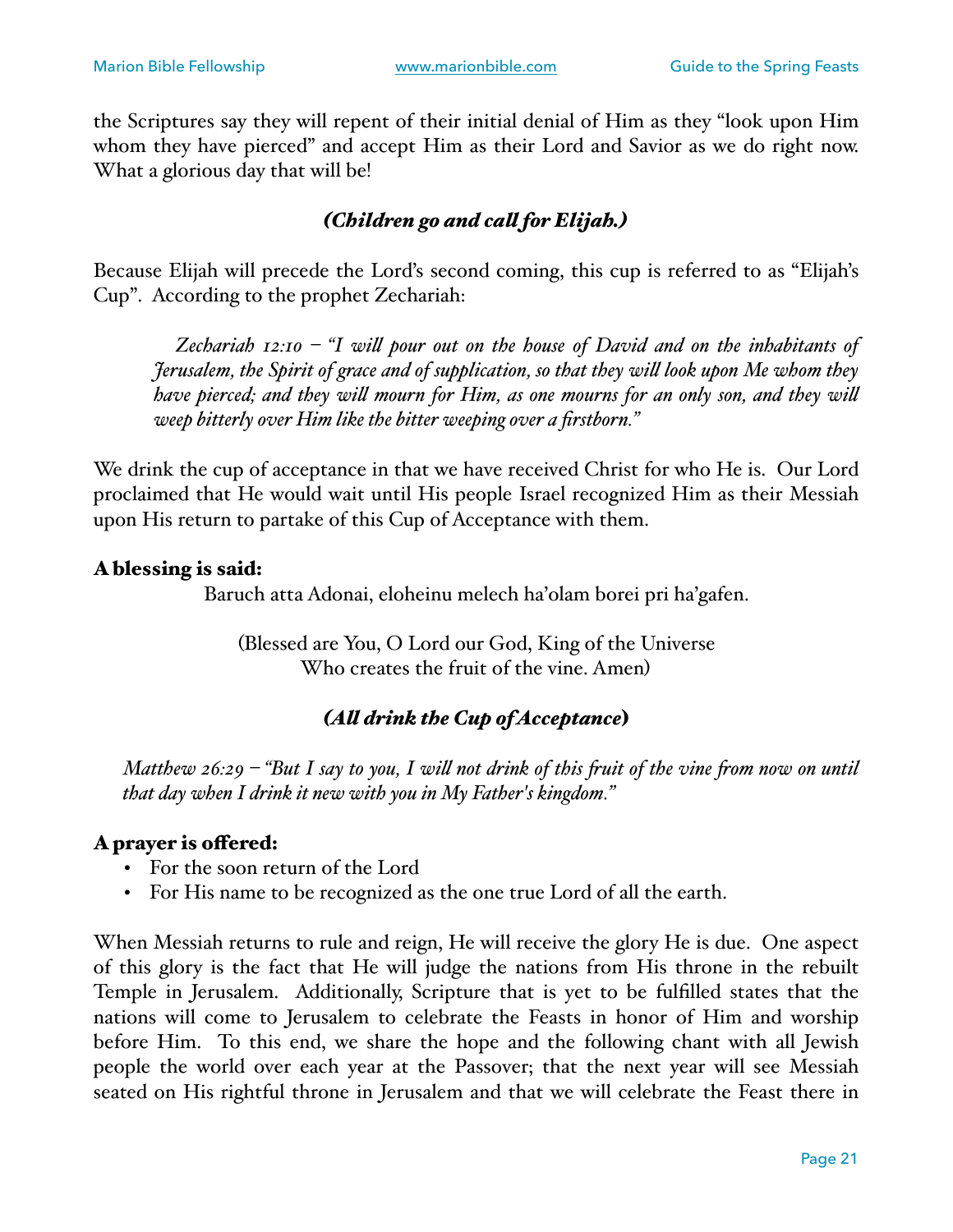His presence. To chant these words is to hope and ask for His return.

#### A Chant is shared:

#### L'shanah Haba-ah - B'roo-sha-la-eem!

Next Year in Jerusalem!

#### *The Hymn*

Parents: Turn to page 15 in Children's Haggadah

The psalms numbered  $113 - 118$  are used in this part of the Passover. Jesus and His disciples ended their feast with the singing of some or all of these psalms.

*Matthew 26:30 – "Afer singing a hymn, they went out to the Mount of Olives."*

Possibly the hymn that was sung was Psalm 118:22-26 that we will recite below. Realize that He may have read these words just hours before fulfilling them on the cross!

 *Psalm 118:22-26 - "The stone (Jesus) which the builders (many Jewish leaders) rejected has become the chief corner stone (the source of our salvation). This is the LORD'S doing; It is marvelous in our eyes. This is the day that the LORD has made; Let us rejoice and be glad in it. O LORD, do save, we beseech You; O LORD, we beseech You, do send prosperity! Blessed is the one who comes in the name of the LORD; we have blessed you from the house of the LORD."*